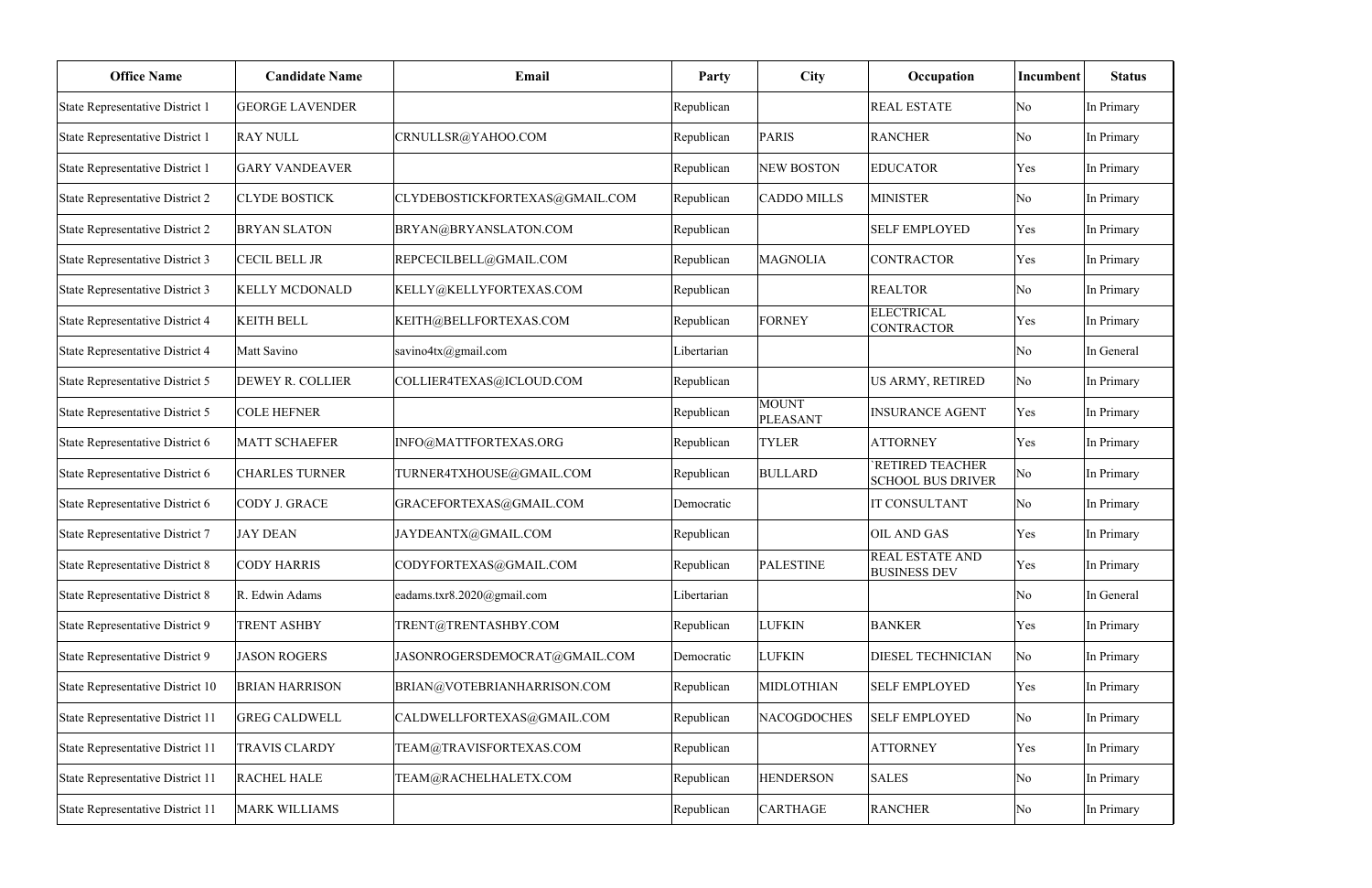| State Representative District 12        | <b>BEN BIUS</b>            | BENFORTEXAS12@GMAIL.COM          | Republican  | <b>HUNTSVILLE</b>        | <b>BROKER/DEVELOPER</b>                       | No                  | In Primary |
|-----------------------------------------|----------------------------|----------------------------------|-------------|--------------------------|-----------------------------------------------|---------------------|------------|
| State Representative District 12        | <b>JOSHUA HAMM</b>         | JOSHUA.R.HAMM@GMAIL.COM          | Republican  |                          | <b>RETIRED</b>                                | $\overline{\rm No}$ | In Primary |
| State Representative District 12        | <b>KYLE KACAL</b>          | KYLE@KYLEKACAL.COM               | Republican  | <b>BRYAN</b>             | <b>RANCHER</b>                                | Yes                 | In Primary |
| State Representative District 13        | <b>ANGELIA ORR</b>         | ANGELIAORRFORTEXAS@GMAIL.COM     | Republican  | <b>ITASCA</b>            | <b>BUSINESS OWNER</b>                         | $\overline{\rm No}$ | In Primary |
| State Representative District 13        | <b>DENNIS D. WILSON</b>    | DENNISWILSONFORTXREP13@GMAIL.COM | Republican  | <b>GROESBECK</b>         | <b>RETIRED</b>                                | No                  | In Primary |
| State Representative District 13        | <b>CEDRIC DAVIS SR</b>     | CEDRIC4TEXAS2022@GMAIL.COM       | Democratic  | <b>MARLIN</b>            | <b>PUBLIC MANAGER</b>                         | No                  | In Primary |
| State Representative District 13        | <b>CUEVAS SEAN PEACOCK</b> |                                  | Democratic  |                          | <b>ASSOCIATE DIRECTOR</b><br><b>COMMUNITY</b> | No                  | In Primary |
| <b>State Representative District 14</b> | <b>JOHN RANEY</b>          |                                  | Republican  |                          | <b>RETAILER</b>                               | Yes                 | In Primary |
| <b>State Representative District 14</b> | JOHN HARVEY SLOCUM         | INFO@JOHNHARVEYSLOCUM.COM        | Republican  |                          | <b>SALES</b>                                  | $\overline{\rm No}$ | In Primary |
| State Representative District 14        | Jeff Miller                | jeffrageous@yahoo.com            | Libertarian |                          |                                               | No                  | In General |
| <b>State Representative District 14</b> | <b>JOSHUA WILKINSON</b>    |                                  | Independent | <b>BRYAN</b>             | LIBRARIAN                                     | $\overline{\rm No}$ | In General |
| State Representative District 15        | <b>MARIS BLAIR</b>         | VOTEMARIS@BLAIRFIRM.COM          | Republican  |                          | THE WOODLANDS ATTORNEY AT LAW                 | No                  | In Primary |
| State Representative District 15        | <b>STEVE TOTH</b>          | STEVE@STEVETOTHFORTEXAS.COM      | Republican  |                          | <b>BUSINESS OWNER</b>                         | Yes                 | In Primary |
| State Representative District 15        | <b>KRISTIN JOHNSON</b>     | JOHNSONFORTEXASHOUSE@GMAIL.COM   | Democratic  | THE WOODLANDS CONTRACTOR |                                               | $\overline{\rm No}$ | In Primary |
| State Representative District 16        | WILL METCALF               | INFO@WILLMETCALF.COM             | Republican  |                          | <b>BANKER</b>                                 | Yes                 | In Primary |
| State Representative District 17        | <b>LINDA CURTIS</b>        |                                  | Independent | <b>BASTROP</b>           | <b>RETIRED</b>                                | No                  | In General |
| State Representative District 17        | <b>JEN BEZNER</b>          |                                  | Republican  |                          | <b>OFFICE MANAGER</b>                         | $\overline{\rm No}$ | In Primary |
| State Representative District 17        | <b>STAN GERDES</b>         | STAN@STANGERDES.COM              | Republican  |                          | <b>CONSULTANT</b>                             | No                  | In Primary |
| State Representative District 17        | <b>TOM GLASS</b>           | INFO@TOMGLASS.ORG                | Republican  | <b>MCDADE</b>            | <b>RETIRED</b>                                | $\overline{\rm No}$ | In Primary |
| State Representative District 17        | <b>PAUL PAPE</b>           |                                  | Republican  | <b>MCDADE</b>            | <b>BASTROP COUNTY</b><br><b>JUDGE</b>         | No                  | In Primary |
| State Representative District 17        | TREY RUTLEDGE              | TREY@TREYRUTLEDGE.ORG            | Republican  |                          | <b>RANCHER</b>                                | $\overline{\rm No}$ | In Primary |
| State Representative District 17        | <b>MADELINE EDEN</b>       | MADI@EDENFORTEXAS.COM            | Democratic  | <b>BASTROP</b>           | CEO/CTO                                       | $\overline{\rm No}$ | In Primary |
| State Representative District 17        | <b>JOSH TUTT</b>           | JOSH@TUTTFORTEXAS.COM            | Democratic  |                          | <b>COMPUTER</b><br>MAINTENANCE TECH           | No                  |            |
| <b>State Representative District 18</b> | <b>ERNEST BAILES</b>       |                                  | Republican  | <b>SHEPHERD</b>          | <b>SELF EMPLOYED</b>                          | Yes                 | In Primary |
| <b>State Representative District 18</b> | <b>JANIS HOLT</b>          | JANIS@HOLTFORTEXAS.COM           | Republican  | <b>SILSBEE</b>           | <b>SELF EMPLOYED</b>                          | No                  | In Primary |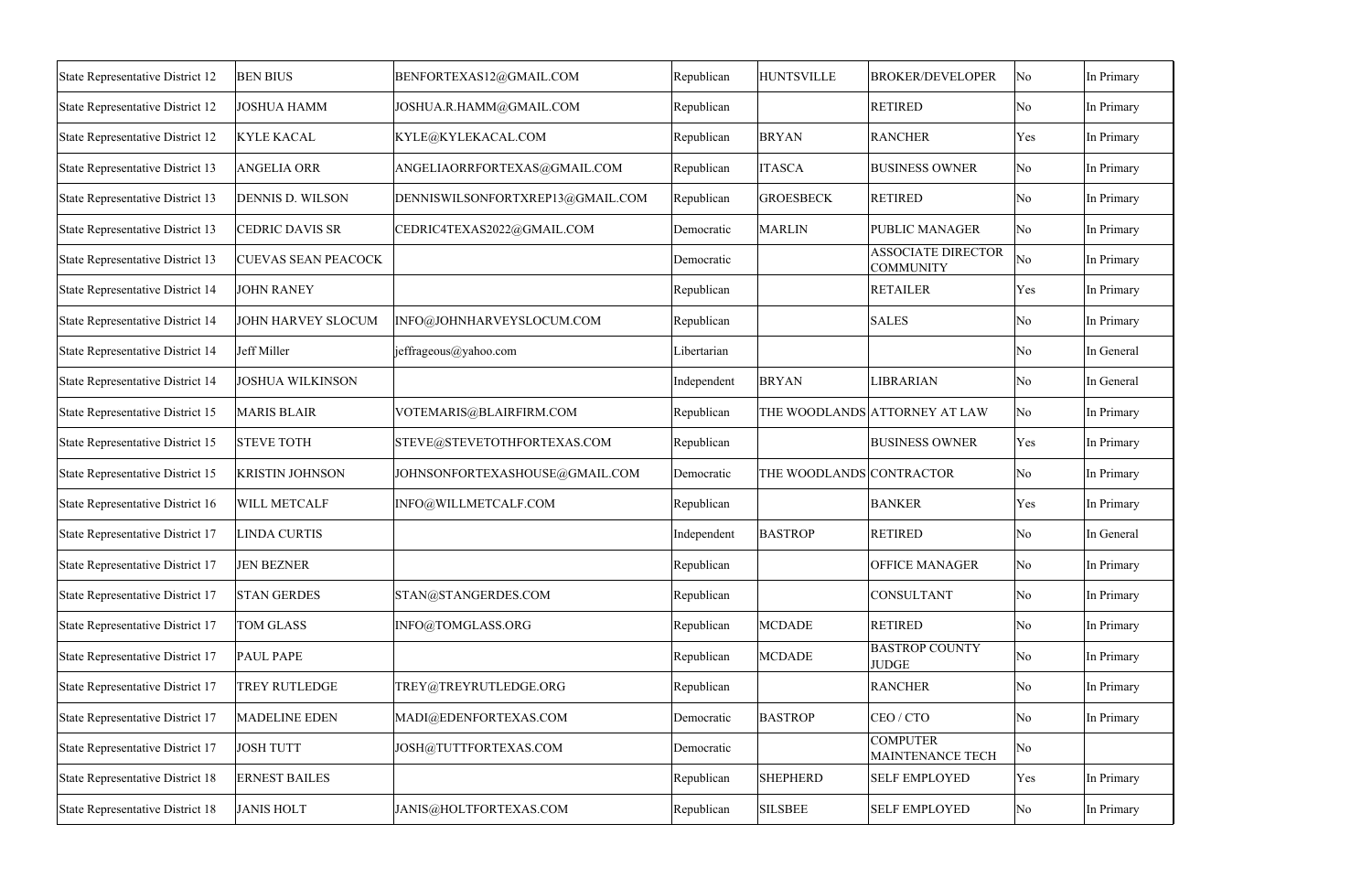| <b>STEPHEN A. MISSICK</b>                 | NESTORIUS1@HOTMAIL.COM         | Republican                                        | <b>SHEPHERD</b>                              | <b>ARMY CHAPLAIN</b>                                 |                                                        | In Primary                                                                                                                                                                                                                                                                                                                                                                                               |
|-------------------------------------------|--------------------------------|---------------------------------------------------|----------------------------------------------|------------------------------------------------------|--------------------------------------------------------|----------------------------------------------------------------------------------------------------------------------------------------------------------------------------------------------------------------------------------------------------------------------------------------------------------------------------------------------------------------------------------------------------------|
|                                           |                                | Republican                                        | <b>SPLENDORA</b>                             | <b>POLICE</b><br>OFFICER/SUPERINTEND                 |                                                        | In Primary                                                                                                                                                                                                                                                                                                                                                                                               |
| <b>JUSTIN BERRY</b>                       | JUSTIN@BERRYFORTEXAS.COM       | Republican                                        | <b>AUSTIN</b>                                | POLICE OFFICER                                       |                                                        | In Primary                                                                                                                                                                                                                                                                                                                                                                                               |
| <b>NUBIA DEVINE</b>                       | NUBIADEVINE7@ME.COM            | Republican                                        | <b>AUSTIN</b>                                | <b>PASTOR COUNCIL</b>                                |                                                        | In Primary                                                                                                                                                                                                                                                                                                                                                                                               |
| <b>PERLA HOPKINS</b>                      | PERLAHOPKINSFORTEXAS@GMAIL.COM | Republican                                        |                                              | EDUCATOR/BUSINESS<br><b>OWNER</b>                    |                                                        | In Primary                                                                                                                                                                                                                                                                                                                                                                                               |
| <b>ELLEN TROXCLAIR</b>                    | ELLEN@TROXCLAIR.COM            | Republican                                        | <b>MARBLE FALLS</b>                          | <b>REALTOR</b>                                       |                                                        | In Primary                                                                                                                                                                                                                                                                                                                                                                                               |
| <b>PAM BAGGETT</b>                        | pam@pambaggettfortexas.com     | Democratic                                        |                                              | <b>RETIRED PUBLIC</b><br><b>AFFAIRS &amp; CRISIS</b> |                                                        | In Primary                                                                                                                                                                                                                                                                                                                                                                                               |
| <b>EMILEE JORDAN</b>                      |                                | Independent                                       | <b>MOUNTAIN</b>                              | ADMINISTRATOR/BOOK                                   |                                                        | In General                                                                                                                                                                                                                                                                                                                                                                                               |
| KODI ELIZABETH SAWIN                      |                                | Independent                                       | <b>LAKEWAY</b>                               | CONSULTANT                                           |                                                        | In General                                                                                                                                                                                                                                                                                                                                                                                               |
| TERRY M. WILSON                           | TERRY@TERRYWILSONFORTEXAS.COM  | Republican                                        |                                              | US ARMY, COLONEL,<br><b>RETIRED</b>                  | Yes                                                    | In Primary                                                                                                                                                                                                                                                                                                                                                                                               |
| <b>RAUL CAMACHO</b>                       |                                | Democratic                                        |                                              | <b>BUSINESS OWNER</b>                                |                                                        | In Primary                                                                                                                                                                                                                                                                                                                                                                                               |
| <b>DADE PHELAN</b>                        | DADE@TEXANSFORDADE.COM         | Republican                                        | NEDERLAND                                    | <b>REAL ESTATE</b><br><b>DEVELOPER</b>               | Yes                                                    | In Primary                                                                                                                                                                                                                                                                                                                                                                                               |
| <b>JACORION RANDLE</b>                    |                                | Republican                                        | <b>BEAUMONT</b>                              | <b>MANAGEMENT</b>                                    |                                                        | In Primary                                                                                                                                                                                                                                                                                                                                                                                               |
| <b>GUS ROY</b>                            |                                | Republican                                        |                                              |                                                      |                                                        |                                                                                                                                                                                                                                                                                                                                                                                                          |
| <b>CHRISTIAN "MANUEL"</b><br><b>HAYES</b> | CHRISTIANMANUELD22@GMAIL.COM   | Democratic                                        |                                              | <b>GOVERNMENT / CHIEF</b><br>OF STAFF                |                                                        | In Primary                                                                                                                                                                                                                                                                                                                                                                                               |
| <b>JOSEPH PAUL TRAHAN</b>                 |                                | Democratic                                        |                                              | <b>COORDINATOR</b>                                   |                                                        | In Primary                                                                                                                                                                                                                                                                                                                                                                                               |
| LISA C. WEBER                             |                                | Democratic                                        |                                              | <b>EDUCATOR</b>                                      |                                                        | In Primary                                                                                                                                                                                                                                                                                                                                                                                               |
| <b>CHAD E. GARY</b>                       |                                | Independent                                       | <b>GROVES</b>                                | <b>SELF-EMPLOYED</b>                                 |                                                        | In General                                                                                                                                                                                                                                                                                                                                                                                               |
| <b>DANNY CAMPBELL</b>                     |                                |                                                   |                                              | <b>LAND ACQUISITION</b>                              |                                                        |                                                                                                                                                                                                                                                                                                                                                                                                          |
| <b>PATRICK GURSKI</b>                     |                                | Republican                                        |                                              | <b>ATTORNEY</b>                                      |                                                        | In Primary                                                                                                                                                                                                                                                                                                                                                                                               |
| <b>ABEL LONGORIA</b>                      |                                | Republican                                        |                                              | <b>PHYSICIAN</b>                                     |                                                        | In Primary                                                                                                                                                                                                                                                                                                                                                                                               |
| <b>GINA D. SMITH</b>                      | GINA@DRGINASMITH.COM           | Republican                                        | <b>KEMAH</b>                                 | <b>PSYCHOLOGIST</b>                                  |                                                        | In Primary                                                                                                                                                                                                                                                                                                                                                                                               |
| <b>TERRI LEO-WILSON</b>                   |                                | Republican                                        | <b>GALVESTON</b>                             | <b>RETIRED</b>                                       |                                                        | In Primary                                                                                                                                                                                                                                                                                                                                                                                               |
| <b>KEITH G. HENRY</b>                     | KEITH@HENRYACTIONTODAY.COM     | Democratic                                        |                                              | <b>TEACHER</b>                                       |                                                        | In Primary                                                                                                                                                                                                                                                                                                                                                                                               |
| <b>GREG BONNEN</b>                        | GREG@DRGREGBONNEN.COM          | Republican                                        | <b>FRIENDSWOOD</b>                           | NEUROSURGEON                                         | Yes                                                    | In Primary                                                                                                                                                                                                                                                                                                                                                                                               |
|                                           |                                | RONNIE "BUBBA" TULLOS BUBBATULLOS4TEXAS@GMAIL.COM | DANNYCAMPBELLREPUBLICAN@GMAIL.COM Republican | <b>ROUND</b>                                         | <b>OFFICE</b><br>NATURAL RESOURCE<br><b>ENROLLMENT</b> | No<br>$\overline{\rm No}$<br>$\overline{\rm No}$<br><b>AREA DIRECTOR TEXAS</b><br><sup>'</sup> No<br>$\overline{\rm No}$<br>$\overline{\rm No}$<br>$\overline{\rm No}$<br>$\overline{\rm No}$<br>No<br>$\overline{\rm No}$<br>$\overline{\rm No}$<br>$\overline{\rm No}$<br>No<br>$\overline{\rm No}$<br>No<br>No<br>No<br>$\overline{\rm No}$<br>$\overline{\rm No}$<br>No<br>No<br>$\overline{\rm No}$ |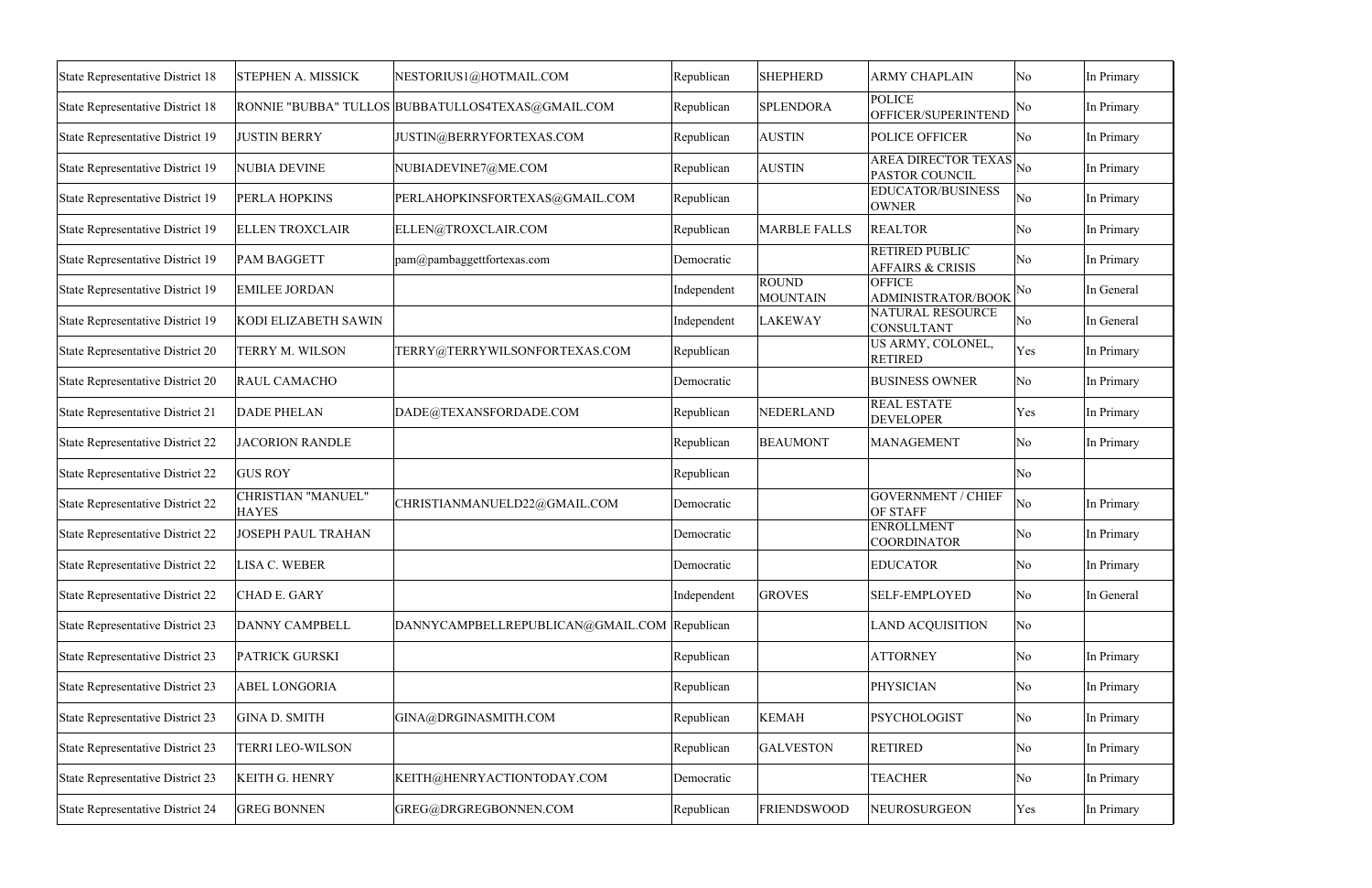| <b>State Representative District 24</b> | MICHAEL J CREEDON                    |                            | Democratic  |                    | <b>RETIRED</b>                              | No  | In Primary |
|-----------------------------------------|--------------------------------------|----------------------------|-------------|--------------------|---------------------------------------------|-----|------------|
| State Representative District 24        | Ryan McCamy                          | rlmccamy@gmail.com         | Libertarian |                    |                                             | No  | In General |
| State Representative District 25        | <b>CODY THANE VASUT</b>              | CODY@VOTEVASUT.COM         | Republican  | <b>ANGLETON</b>    | <b>ATTORNEY</b>                             | Yes | In Primary |
| State Representative District 26        | <b>JACEY JETTON</b>                  | JETTON@JACEYJETTON.COM     | Republican  |                    | <b>SELF-EMPLOYED</b>                        | Yes | In Primary |
| State Representative District 26        | LAWRENCE "SKULLY"<br><b>ALLEN JR</b> | LALLEN1161@ICLOUD.COM      | Democratic  | <b>RICHMOND</b>    | <b>EDUCATOR</b>                             | No  | In Primary |
| State Representative District 26        | <b>DANIEL LEE</b>                    |                            | Democratic  | <b>HOUSTON</b>     | <b>ATTORNEY</b>                             | No  | In Primary |
| State Representative District 27        | <b>SOHRAB GILANI</b>                 | SOHRAB.GILANI@GMAIL.COM    | Republican  | MISSOURI CITY      | <b>REALTOR</b>                              | No  | In Primary |
| State Representative District 27        | RODRIGO CARREON                      |                            | Democratic  | <b>FRESNO</b>      | <b>ELECTRICIAN</b>                          | No  | In Primary |
| <b>State Representative District 27</b> | <b>RON REYNOLDS</b>                  | REPRONREYNOLDS@GMAIL.COM   | Democratic  | MISSOURI CITY      | <b>CONSULTANT</b>                           | Yes | In Primary |
| <b>State Representative District 28</b> | <b>ROBERT BOETTCHER</b>              | CAMPAIGN@ROBBOETTCHER.COM  | Republican  | <b>SUGAR LAND</b>  | <b>SENIOR MECHANICAL</b><br><b>ENGINEER</b> | No  | In Primary |
| <b>State Representative District 28</b> | <b>GARY GATES</b>                    | GARY@GATESFORTEXAS.COM     | Republican  | <b>ROSENBERG</b>   | <b>BUSINESS OWNER</b>                       | Yes | In Primary |
| <b>State Representative District 28</b> | <b>NELVIN J. ADRIATICO</b>           | NELVINFORTEXAS@GMAIL.COM   | Democratic  | <b>SUGAR LAND</b>  | <b>REAL ESTATE</b><br><b>DEVELOPER</b>      | No  | In Primary |
| State Representative District 29        | <b>ED THOMPSON</b>                   | ED@EDTHOMPSON29.COM        | Republican  | PEARLAND           | <b>INSURANCE AGENT</b>                      | Yes | In Primary |
| State Representative District 30        | <b>GEANIE W. MORRISON</b>            | GM@GEANIEMORRISON.COM      | Republican  | <b>VICTORIA</b>    | <b>STATE</b><br><b>REPRESENTATIVE</b>       | Yes | In Primary |
| <b>State Representative District 31</b> | <b>RYAN GUILLEN</b>                  |                            | Republican  |                    | <b>INVESTER/RANCHER</b>                     | Yes | In Primary |
| State Representative District 31        | ALENA BERLANGA                       | VOTEBERLANGA@GMAIL.COM     | Republican  | <b>LA VERNIA</b>   | NURSING/EMS                                 | No  | In Primary |
| State Representative District 31        | <b>MIKE MONREAL</b>                  | INFO@MONREALFORTEXAS.COM   | Republican  | <b>FLORESVILLE</b> | <b>ENGINEER</b>                             | No  | In Primary |
| State Representative District 31        | <b>MARTHA M GUTIERREZ</b>            | MRTHGUTIERREZ9@GMAIL.COM   | Democratic  | FALFURRIAS         | <b>TEACHER</b>                              | No  | In Primary |
| <b>State Representative District 32</b> | <b>TODD HUNTER</b>                   | TODD@TODDHUNTERLAW.COM     | Republican  |                    | LAW                                         | Yes | In Primary |
| <b>State Representative District 33</b> | <b>JUSTIN HOLLAND</b>                | ADMIN@JUSTINHOLLAND.ORG    | Republican  | <b>ROCKWALL</b>    | <b>REAL ESTATE BROKER</b>                   | Yes | In Primary |
| <b>State Representative District 33</b> | <b>SCOTT R. LAMARCA</b>              | SCOTTLAMARCA2022@GMAIL.COM | Republican  |                    | <b>COMBAT DISABLED</b><br>VETERAN           | No  | In Primary |
| <b>State Representative District 33</b> | <b>DENNIS LONDON</b>                 | DENNIS@LONDONFORTEXAS.ORG  | Republican  | <b>HEATH</b>       | <b>BUSINESS OWNER</b>                       | No  | In Primary |
| State Representative District 33        | <b>PETER HAASE</b>                   | PETERHAASE@GMAIL.COM       | Democratic  |                    | <b>ENGINEER</b>                             | No  | In Primary |
| <b>State Representative District 33</b> | <b>GRAESON LYNSKEY</b>               | LYNSKEY4TEXAS@GMAIL.COM    | Democratic  |                    | <b>STUDENT</b>                              | No  | In Primary |
| State Representative District 34        | <b>JAMES HERNANDEZ</b>               |                            | Republican  | CORPUS CHRISTI     | <b>SELF-EMPLOYED</b><br>MASTER ELECTRICIAN  | No  | In Primary |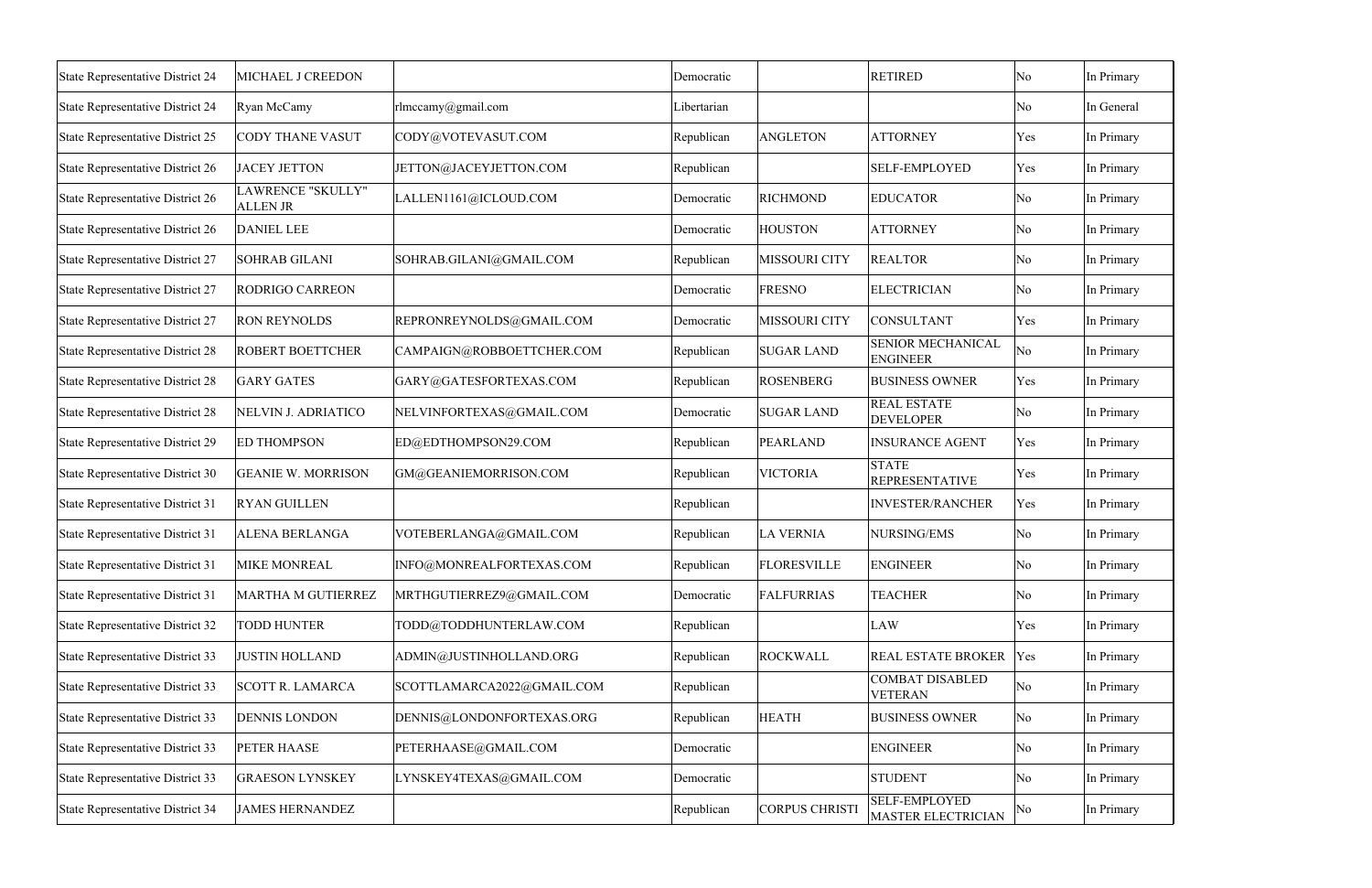| <b>State Representative District 34</b> | <b>CAROLYN VAUGHN</b>                     |                                          | Republican  |                    | <b>RETIRED</b>                                  | No  | In Primary |
|-----------------------------------------|-------------------------------------------|------------------------------------------|-------------|--------------------|-------------------------------------------------|-----|------------|
| <b>State Representative District 34</b> | <b>ABEL HERRERO</b>                       |                                          | Democratic  | <b>ROBSTOWN</b>    | <b>ATTORNEY</b>                                 | Yes | In Primary |
| State Representative District 35        | <b>OSCAR ROSA</b>                         |                                          | Republican  |                    | PHARMACIST                                      | No  | In Primary |
| State Representative District 35        | <b>OSCAR LONGORIA</b>                     |                                          | Democratic  | <b>MISSION</b>     | <b>ATTORNEY</b>                                 | Yes | In Primary |
| State Representative District 36        | <b>SERGIO MUNOZ JR</b>                    |                                          | Democratic  | <b>MISSION</b>     | <b>ATTORNEY</b>                                 | Yes | In Primary |
| State Representative District 37        | <b>JANIE LOPEZ</b>                        | JLOPEZ78572@GMAIL.COM                    | Republican  |                    | <b>SELF EMPLOYED</b>                            | No  | In Primary |
| <b>State Representative District 37</b> | <b>GEORGE RIVERA</b>                      | GEORGE@VOTEGEORGERIVERA.COM              | Republican  | <b>HARLINGEN</b>   | <b>MANAGER</b>                                  | No  | In Primary |
| State Representative District 37        | <b>RUBEN CORTEZ</b>                       | RUBENCORTEZFORTEXAS@GMAIL.COM            | Democratic  |                    | <b>SELF-EMPLOYED</b>                            | No  | In Primary |
| <b>State Representative District 37</b> | <b>FRANK PUENTE</b>                       | PUENTEROOFING@GMAIL.COM                  | Democratic  |                    | <b>SELF</b><br>EMPLOYED/BUSINESS                | No  | In Primary |
| State Representative District 37        | LUIS VILLARREAL JR                        | LUIS@VOTEVILLARREAL.COM                  | Democratic  |                    | <b>SELF EMPLOYED</b>                            | No  | In Primary |
| State Representative District 37        | ARNOLDO ALONSO                            |                                          | Independent | <b>BROWNSVILLE</b> | <b>CONSULTANT</b>                               | No  | In General |
| <b>State Representative District 38</b> | ERIN ELIZABETH GAMEZ                      | GAMEZFORREP38@GMAIL.COM                  | Democratic  | <b>BROWNSVILLE</b> | <b>ATTORNEY</b>                                 | No  | In Primary |
| <b>State Representative District 38</b> | <b>JONATHAN GRACIA</b>                    |                                          | Democratic  |                    | <b>ATTORNEY</b>                                 | No  | In Primary |
| State Representative District 39        | <b>JIMMIE GARCIA</b>                      | JIMMIEGARCIA4TXHOUSEDIST39@GMAIL.CO<br>M | Republican  | <b>ALAMO</b>       | <b>TRUCK DRIVER</b>                             | No  | In Primary |
| <b>State Representative District 39</b> | <b>ARMANDO MANDO</b><br><b>MARTINEZ</b>   | ANDOCONMANDO@YAHOO.COM                   | Democratic  | <b>WESLACO</b>     | <b>CONTRACTOR</b>                               | Yes | In Primary |
| State Representative District 40        | <b>TERRY CANALES</b>                      | STATEREPTERRY@GMAIL.COM                  | Democratic  | <b>EDINBURG</b>    | <b>ATTORNEY</b>                                 | Yes | In Primary |
| State Representative District 41        | <b>JOHN (DOC) ROBERT</b><br><b>GUERRA</b> |                                          | Republican  | <b>MISSION</b>     | <b>DOCTOR</b>                                   | No  | In Primary |
| State Representative District 41        | <b>BOBBY GUERRA</b>                       | RDGUERRA@GUERRALEEDS.COM                 | Democratic  | <b>MCALLEN</b>     | <b>ATTORNEY</b>                                 | Yes | In Primary |
| <b>State Representative District 42</b> | <b>JOE BRENNAN</b>                        |                                          | Republican  |                    | <b>ENGINEER</b>                                 | No  | In Primary |
| <b>State Representative District 42</b> | <b>JORGE "JD" DELGADO</b>                 | INFO@VOTE4JD.COM                         | Democratic  |                    | <b>SELF EMPLOYED</b>                            | No  | In Primary |
| State Representative District 42        | RICHARD PENA<br><b>RAYMOND</b>            | RRAYMONDTX@AOL.COM                       | Democratic  | <b>LAREDO</b>      | <b>STATE</b><br><b>REPRESENTATIVE</b>           | Yes | In Primary |
| <b>State Representative District 43</b> | J.M. LOZANO                               |                                          | Republican  |                    | <b>FRANCHISE</b><br><b>RESTAURANTS</b>          | Yes | In Primary |
| State Representative District 44        | <b>JOHN KUEMPEL</b>                       |                                          | Republican  | <b>SEGUIN</b>      | <b>SALES</b>                                    | Yes | In Primary |
| <b>State Representative District 44</b> | ROBERT M. BOHMFALK                        | ROBERTBOHMFALK@ATT.NET                   | Democratic  | <b>SEGUIN</b>      | <b>RETIRED METHODIST</b><br><b>MINISTER</b>     | No  | In Primary |
| State Representative District 45        | MICHELLE M. LOPEZ                         |                                          | Republican  |                    | <b>EXECUTIVE COACH</b><br><b>AND CONSULTANT</b> | No  | In Primary |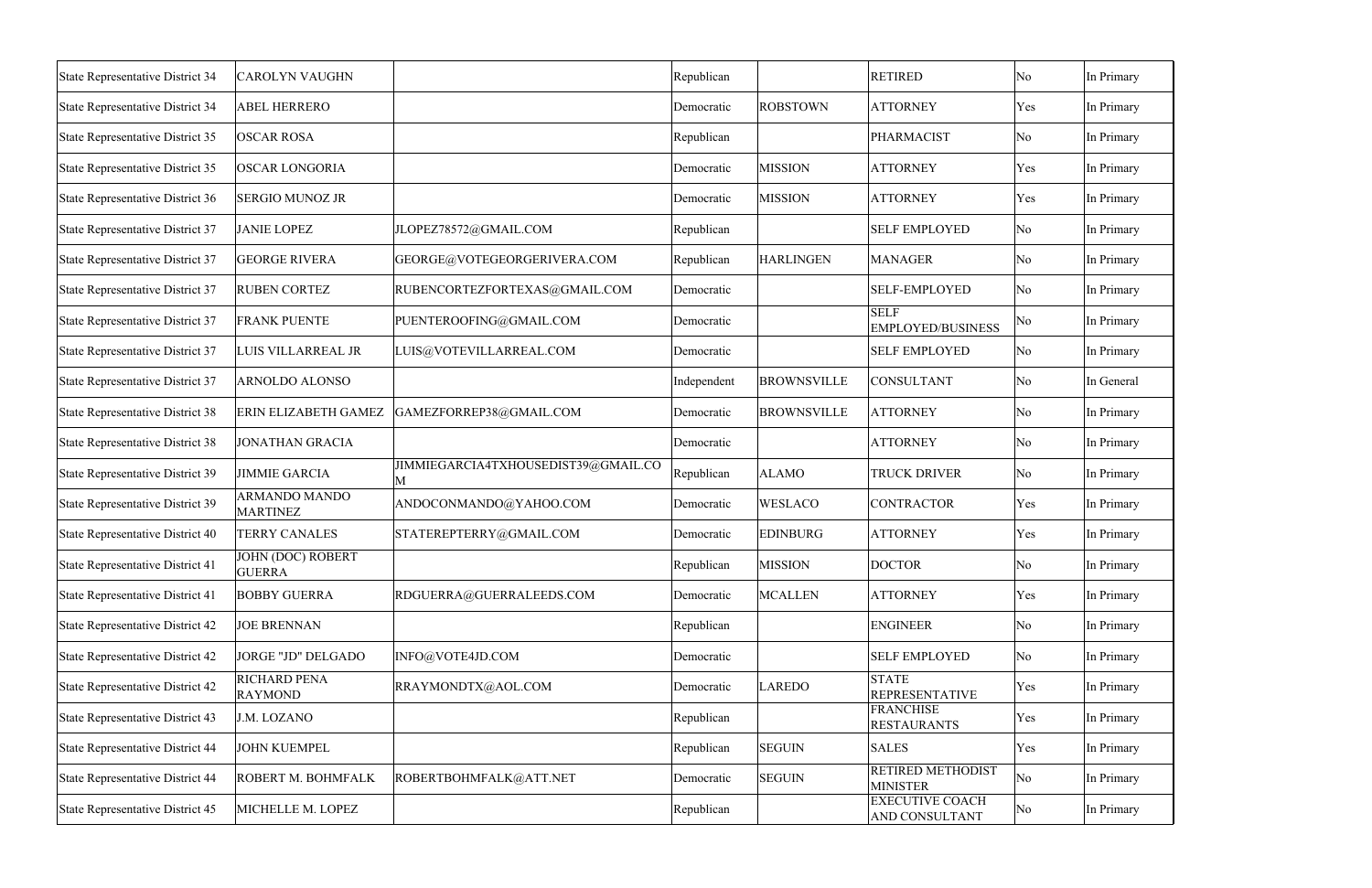| <b>State Representative District 45</b> | <b>JESSICA "SIRENA" MEJÍA</b>              | JESSICAMEJIAHD45@GMAIL.COM  | Democratic  | <b>SAN MARCOS</b> | <b>SELF-EMPLOYED</b>                      | $\overline{\rm No}$ | In Primary |
|-----------------------------------------|--------------------------------------------|-----------------------------|-------------|-------------------|-------------------------------------------|---------------------|------------|
| State Representative District 45        | ANGELA "TIÁ ANGIE"<br><b>VILLESCAZ</b>     | TIAANGIE4HAYS@YAHOO.COM     | Democratic  | <b>KYLE</b>       | <b>ORGANIZER</b>                          | $\overline{\rm No}$ | In Primary |
| State Representative District 45        | <b>ERIN ZWIENER</b>                        | INFO@ERINFORYALL.COM        | Democratic  | <b>DRIFTWOOD</b>  | <b>WRITER</b>                             | Yes                 | In Primary |
| State Representative District 46        | <b>SAM STRASSER</b>                        | VOTEFORSAM2022@GMAIL.COM    | Republican  | PFLUGERVILLE      | <b>TECHNICAL SALES</b>                    | No                  | In Primary |
| State Representative District 46        | <b>SHERYL COLE</b>                         |                             | Democratic  |                   | <b>ATTORNEY</b>                           | Yes                 | In Primary |
| State Representative District 46        | Thomas Kost                                | tomkost@yahoo.com           | Libertarian |                   |                                           | $\overline{\rm No}$ | In General |
| State Representative District 47        | <b>ROB MCCARTHY</b>                        |                             | Republican  |                   | <b>BUSINESS OWNER</b>                     | $\overline{\rm No}$ | In Primary |
| State Representative District 47        | VIKKI GOODWIN                              | CANDIDATE@VIKKIGOODWIN.COM  | Democratic  | <b>AUSTIN</b>     | <b>REAL ESTATE BROKER</b>                 | Yes                 | In Primary |
| <b>State Representative District 48</b> | <b>DONNA HOWARD</b>                        |                             | Democratic  | <b>AUSTIN</b>     | <b>NURSE</b>                              | Yes                 | In Primary |
| <b>State Representative District 48</b> | Daniel McCarthy                            | info@repdan.com             | Libertarian |                   |                                           | $\overline{\rm No}$ | In General |
| State Representative District 49        | KATHERINE GRIFFIN                          |                             | Republican  |                   | <b>ENGINEER</b>                           | $\overline{\rm No}$ | In Primary |
| State Representative District 49        | <b>GINA HINOJOSA</b>                       |                             | Democratic  |                   | <b>ATTORNEY</b>                           | Yes                 | In Primary |
| State Representative District 49        | Girish Altekar                             | girishforaustin@wewisps.com | Libertarian |                   |                                           | $\overline{\rm No}$ | In General |
| State Representative District 50        | VICTOR JOHNSON                             |                             | Republican  |                   | <b>RETIRED</b>                            | $\overline{\rm No}$ | In Primary |
| State Representative District 50        | <b>DAVID ALCORTA</b>                       | DAVIDFORTX50@GMAIL.COM      | Democratic  |                   | <b>ADMINISTRATIVE</b><br><b>ASSISTANT</b> | $\overline{\rm No}$ | In Primary |
| State Representative District 50        | <b>JAMES TALARICO</b>                      | CAMPAIGN@JAMESTALARICO.COM  | Democratic  | <b>AUSTIN</b>     | CONSULTANT                                | $\overline{\rm No}$ | In Primary |
| State Representative District 50        | <b>Ted Brown</b>                           | tedbrown1776@hotmail.com    | Libertarian |                   |                                           | $\overline{\rm No}$ | In General |
| State Representative District 51        | <b>ROBERT REYNOLDS</b>                     |                             | Republican  |                   | <b>MAINTENANCE</b><br><b>MANAGER</b>      | No                  | In Primary |
| State Representative District 51        | <b>CODY ARN</b>                            | INFO@CODYARNFORTEXAS.COM    | Democratic  |                   | <b>HOTELIER</b>                           | $\overline{\rm No}$ | In Primary |
| State Representative District 51        | <b>ALBINO "BINO" CADENAS</b>               |                             | Democratic  |                   | POLICE OFFICER                            | No                  | In Primary |
| State Representative District 51        | <b>MARIA LUISA "LULU"</b><br><b>FLORES</b> |                             | Democratic  |                   | <b>ATTORNEY</b>                           | No                  | In Primary |
| State Representative District 51        | <b>MIKE HENDRIX</b>                        | INFO@HENDRIXFORTEXAS.COM    | Democratic  |                   | <b>GRASSROOTS</b><br><b>ORGANIZER</b>     | $\overline{\rm No}$ | In Primary |
| State Representative District 51        | <b>CLAIRE CAMPOS-O'NEAL</b>                | INFO@CLAIREFORTEXAS.COM     | Democratic  |                   | <b>REALTOR</b>                            | No                  | In Primary |
| State Representative District 51        | CYNTHIA VALADEZ-<br><b>MATA</b>            |                             | Democratic  |                   | LEGISLATIVE OFFICE<br><b>MANAGER</b>      | No                  | In Primary |
| State Representative District 51        | <b>MATT WORTHINGTON</b>                    | HELLO@VOTEMATT.ORG          | Democratic  | <b>AUSTIN</b>     | DATA SCIENTIST                            | No                  | In Primary |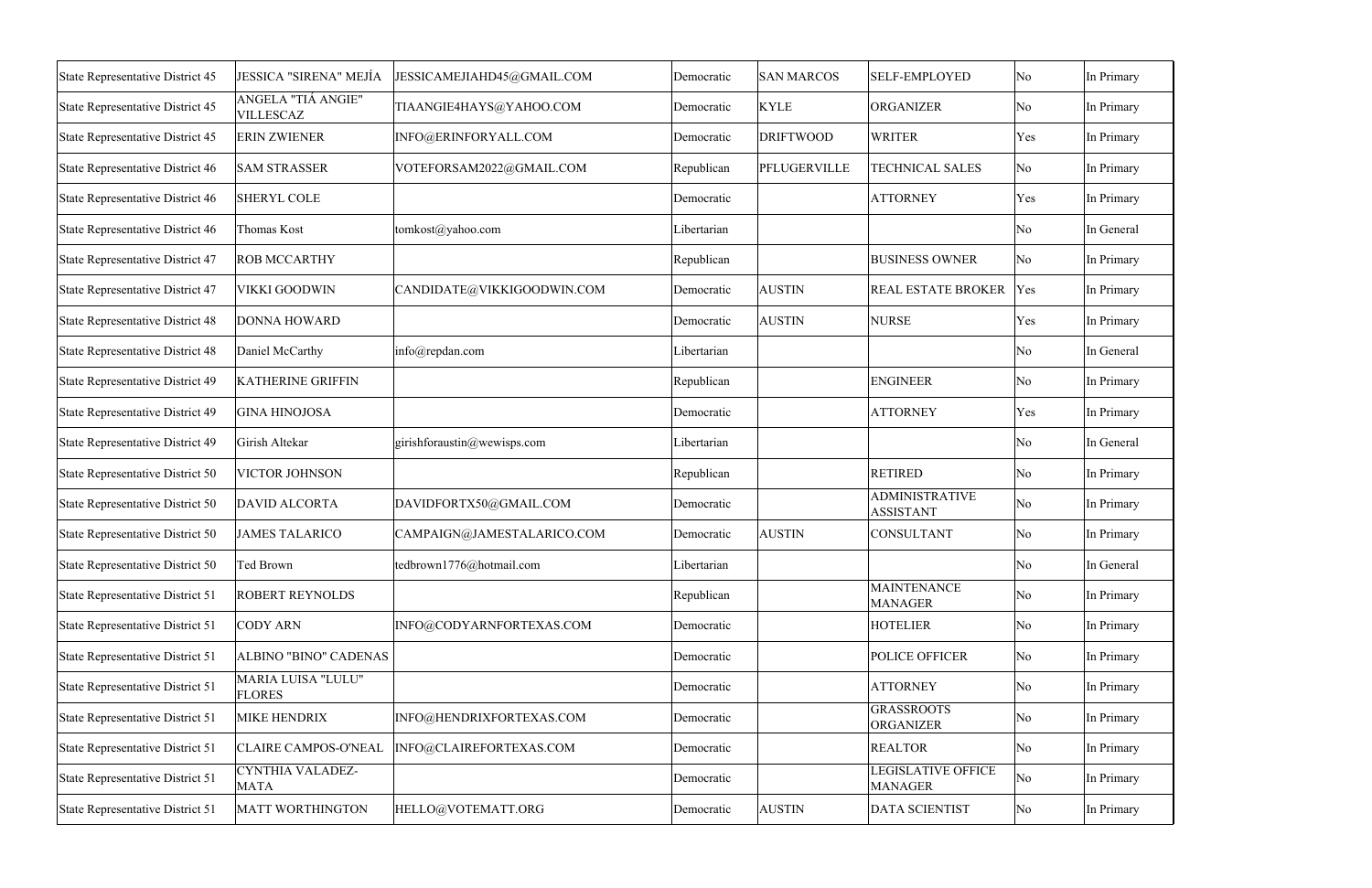| <b>State Representative District 52</b> | <b>CAROLINE HARRIS</b>                |                                | Republican  |                     | <b>POLICY ADVISOR</b>                    | No                     | In Primary |
|-----------------------------------------|---------------------------------------|--------------------------------|-------------|---------------------|------------------------------------------|------------------------|------------|
| State Representative District 52        | <b>NELSON JARRIN</b>                  | INFO@NELSONJARRIN.COM          | Republican  |                     | <b>ATTORNEY</b>                          | No                     | In Primary |
| State Representative District 52        | <b>PATRICK MCGUINNESS</b>             | PATRICK@PATMCGUINNESS.ORG      | Republican  |                     | <b>ENGINEER</b>                          | No                     | In Primary |
| State Representative District 52        | <b>JONATHAN SCHOBER</b>               | JONATHAN@SCHOBER4TEXAS.COM     | Republican  | <b>ROUND ROCK</b>   | <b>EXECUTIVE</b>                         | No                     | In Primary |
| State Representative District 52        | LUIS ECHEGARAY                        |                                | Democratic  |                     | SR. DIRECTOR OF<br><b>SALES</b>          | No                     | In Primary |
| State Representative District 53        | <b>ANDREW S. MURR</b>                 |                                | Republican  | <b>JUNCTION</b>     | <b>ATTORNEY/RANCHER</b>                  | Yes                    | In Primary |
| State Representative District 53        | WESLEY "WES" VIRDELL                  | WESLEYVIRDELL@LIVE.COM         | Republican  | <b>BRADY</b>        | <b>ENTREPRENEUR</b>                      | No                     | In Primary |
| State Representative District 53        | <b>JOE P. HERRERA</b>                 | JOEFORTEXAS53@GMAIL.COM        | Democratic  | <b>NATALIA</b>      | <b>KEY ACCOUNT</b><br><b>MANAGER</b>     | No                     | In Primary |
| State Representative District 54        | <b>BRAD BUCKLEY</b>                   |                                | Republican  |                     | <b>VETERINARIAN</b>                      | Yes                    | In Primary |
| State Representative District 54        | <b>JONATHAN HILDNER</b>               |                                | Democratic  | <b>KILLEEN</b>      | <b>SELF EMPLOYED</b>                     | No                     | In Primary |
| State Representative District 55        | HUGH D. SHINE                         | HUGHDSHINE@YAHOO.COM           | Republican  |                     | <b>FINANCIAL SERVICES</b>                | Yes                    | In Primary |
| State Representative District 55        | TRISTIAN T.D. SANDERS                 |                                | Democratic  | <b>KILLEEN</b>      | <b>CAREGIVER</b>                         | No                     | In Primary |
| State Representative District 56        | <b>CHARLES DOC</b><br><b>ANDERSON</b> |                                | Republican  |                     | VETERINARIAN                             | Yes                    | In Primary |
| State Representative District 56        | <b>ERIN SHANK</b>                     | ERIN4TX@GMAIL.COM              | Democratic  |                     | <b>ATTORNEY</b>                          | No                     | In Primary |
| State Representative District 57        | <b>MATTHEW E. HAINES</b>              | ADMIN@HAINESFORTEXAS.COM       | Republican  | <b>LAKE DALLAS</b>  | <b>SELF EMPLOYED</b>                     | No                     | In Primary |
| State Representative District 57        | <b>RICHARD HAYES</b>                  | RHAYES@HAYESFORHOUSE57.COM     | Republican  | <b>DENTON</b>       | <b>LAWYER</b>                            | No                     | In Primary |
| State Representative District 57        | <b>MATTHEW POOLE</b>                  | MATTHEWPOOLE@POOLEFORTEXAS.COM | Republican  | <b>PONDER</b>       | <b>FACILITIES MECH</b>                   | No                     | In Primary |
| State Representative District 57        | Darren Hamilton                       | hamiltonfortexas@gmail.com     | Libertarian |                     |                                          | No                     | In General |
| <b>State Representative District 58</b> | <b>DEWAYNE BURNS</b>                  | INFO@BURNSFORTEXAS.COM         | Republican  |                     | <b>INVESTOR/FARM AND</b><br><b>RANCH</b> | Yes                    | In Primary |
| <b>State Representative District 59</b> | <b>SHELBY SLAWSON</b>                 | SHELBY@SLAWSONFORTEXAS.COM     | Republican  | <b>STEPHENVILLE</b> | <b>ATTORNEY</b>                          | Yes                    | In Primary |
| State Representative District 60        | <b>KIT MARSHALL</b>                   |                                | Republican  | <b>ALEDO</b>        | <b>EMERGENCY</b><br><b>MANAGEMENT</b>    | No                     | In Primary |
| State Representative District 60        | MIKE OLCOTT                           |                                | Republican  |                     | <b>RETIRED</b>                           | No                     | In Primary |
| State Representative District 60        | <b>GLENN ROGERS</b>                   |                                | Republican  |                     | VETERINARIAN/RANCH<br>ER                 | Yes                    | In Primary |
| State Representative District 60        | <b>LUCAS TURNER</b>                   | LUCAS@TURNERLAWOFFICE.NET      | Republican  | <b>FORT WORTH</b>   | <b>ATTORNEY</b>                          | No                     | In Primary |
| State Representative District 61        | PAUL CHABOT                           | PAUL@PAULCHABOT.COM            | Republican  | <b>MCKINNEY</b>     | MILITARY & REALTOR                       | $\overline{\text{No}}$ | In Primary |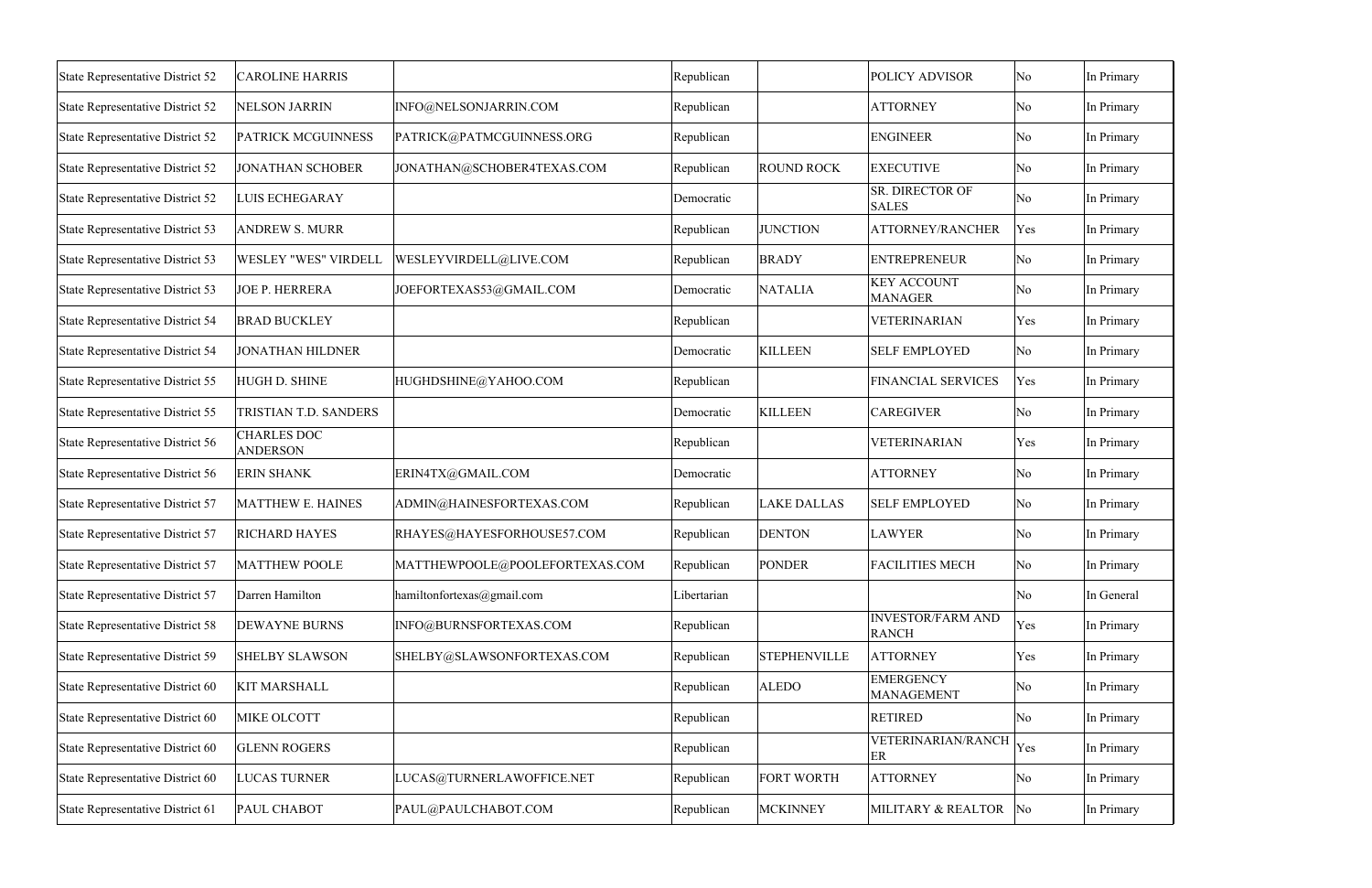| State Representative District 61 | FREDERICK FRAZIER       |                                 | Republican | <b>MCKINNEY</b>     | <b>LAW ENFORCEMENT</b>                 | No                  | In Primary |
|----------------------------------|-------------------------|---------------------------------|------------|---------------------|----------------------------------------|---------------------|------------|
| State Representative District 61 | <b>JAMES HERBLIN</b>    |                                 | Republican | <b>PROSPER</b>      | <b>CPA</b>                             | No                  | In Primary |
| State Representative District 61 | <b>SHEENA KING</b>      | CAMPAIGN@SHEENAKINGFORTEXAS.COM | Democratic | <b>MCKINNEY</b>     | <b>AGENCY</b><br><b>ADMINISTRATOR</b>  | No                  | In Primary |
| State Representative District 62 | <b>SHELLEY LUTHER</b>   | SHELLEY@LUTHER4TEXAS.COalerieM  | Republican | <b>TOM BEAN</b>     | <b>SMALL BUSINESS</b><br><b>OWNER</b>  | No                  | In Primary |
| State Representative District 62 | <b>REGGIE SMITH</b>     | REGGIE@RSLAW.NET                | Republican | <b>SHERMAN</b>      | <b>ATTORNEY</b>                        | Yes                 | In Primary |
| State Representative District 63 | <b>BEN BUMGARNER</b>    | BBUMGARNER75@GMAIL.COM          | Republican | <b>FLOWER MOUND</b> | <b>SELF EMPLOYED</b>                   | No                  | In Primary |
| State Representative District 63 | <b>JAKE COLLIER</b>     | JAKEFORTEXAS@GMAIL.COM          | Republican | <b>LEWISVILLE</b>   | <b>BUSINESS OWNER</b>                  | No                  | In Primary |
| State Representative District 63 | <b>NICK SANDERS</b>     | NICK@WINOCULAR.COM              | Republican | <b>TROPHY CLUB</b>  | <b>BUSINESS OWNER</b>                  | No                  | In Primary |
| State Representative District 63 | <b>JEFF YOUNGER</b>     |                                 | Republican | <b>FLOWER MOUND</b> | <b>APPLIED</b><br><b>MATHEMATICIAN</b> | No                  | In Primary |
| State Representative District 63 | H. DENISE WOOTEN        | WOOTENFOR63@GMAIL.COM           | Democratic | <b>FLOWER MOUND</b> | PSYCHOLOGIST                           | No                  | In Primary |
| State Representative District 64 | <b>ANDY HOPPER</b>      | ANDY@HOPPER4TEXAS.COM           | Republican |                     | <b>SOFTWARE ENGINEER</b>               | No                  | In Primary |
| State Representative District 64 | <b>LYNN STUCKY</b>      | CAMPAIGN.STUCKY@GMAIL.COM       | Republican | <b>DENTON</b>       | <b>VETERINARIAN</b>                    | Yes                 | In Primary |
| State Representative District 65 | ROBERT COOKSEY          | ROBERT M COOKSEY@HOTMAIL.COM    | Republican | <b>LEWISVILLE</b>   | <b>RETIRED MILITARY</b>                | No                  | In Primary |
| State Representative District 65 | PEYTON INGE             | EENEWS@PROTONMAIL.COM           | Republican | <b>ARGYLE</b>       | <b>REAL ESTATE</b>                     | No                  | In Primary |
| State Representative District 65 | KRONDA THIMESCH         | KRONDA@KRONDAFORTEXAS.COM       | Republican | <b>CARROLLTON</b>   | <b>OWNER</b>                           | No                  | In Primary |
| State Representative District 65 | <b>BRITTNEY VERDELL</b> | BRITTNEYFORHOUSE65@GMAIL.COM    | Democratic | <b>LEWISVILLE</b>   | <b>SOCIAL WORKER</b>                   | No                  | In Primary |
| State Representative District 66 | <b>MATT SHAHEEN</b>     | MATT@MATTSHAHEEN.COM            | Republican | <b>PLANO</b>        | <b>TECHNOLOGY</b><br><b>EXECUTIVE</b>  | Yes                 | In Primary |
| State Representative District 66 | <b>JESSE RINGNESS</b>   | FRISCODEMOCRAT2020@GMAIL.COM    | Democratic | FRISCO              | <b>BE THE CHANGE</b>                   | $\overline{\rm No}$ | In Primary |
| State Representative District 67 | <b>JEFF LEACH</b>       | JEFF@JEFFLEACH.COM              | Republican | <b>PLANO</b>        | <b>ATTORNEY</b>                        | Yes                 | In Primary |
| State Representative District 67 | <b>JULIA SCHMOKER</b>   | JULIASCHMOKERTEXAS@GMAIL.COM    | Republican | <b>PRINCETON</b>    | <b>CLIENT ADVISOR</b><br>TIFFANY & CO. | No                  | In Primary |
| State Representative District 67 | <b>KEVIN MORRIS</b>     | KEVINMORRISTX@GMAIL.COM         | Democratic |                     | <b>SALES EXECUTIVE</b>                 | No                  | In Primary |
| State Representative District 68 | <b>CRAIG CARTER</b>     | CRAIG@CRAIGCARTERFORTEXAS.COM   | Republican |                     | <b>SELF</b>                            | No                  | In Primary |
| State Representative District 68 | <b>GARY W. FRANKLIN</b> | FRANKLINBETH254@GMAIL.COM       | Republican | <b>LOMETA</b>       | OFFICER, U.S. ARMY<br>(RETIRED)        | No                  | In Primary |
| State Representative District 68 | <b>MARK MIDDLETON</b>   | MARK@MIDDLETON4TEXAS.COM        | Republican | <b>ERA</b>          | <b>SELF EMPLOYED</b>                   | $\overline{\rm No}$ | In Primary |
| State Representative District 68 | <b>DAVID SPILLER</b>    | DAVID@SPILLERLAW.NET            | Republican | <b>JACKSBORO</b>    | <b>ATTORNEY</b>                        | Yes                 | In Primary |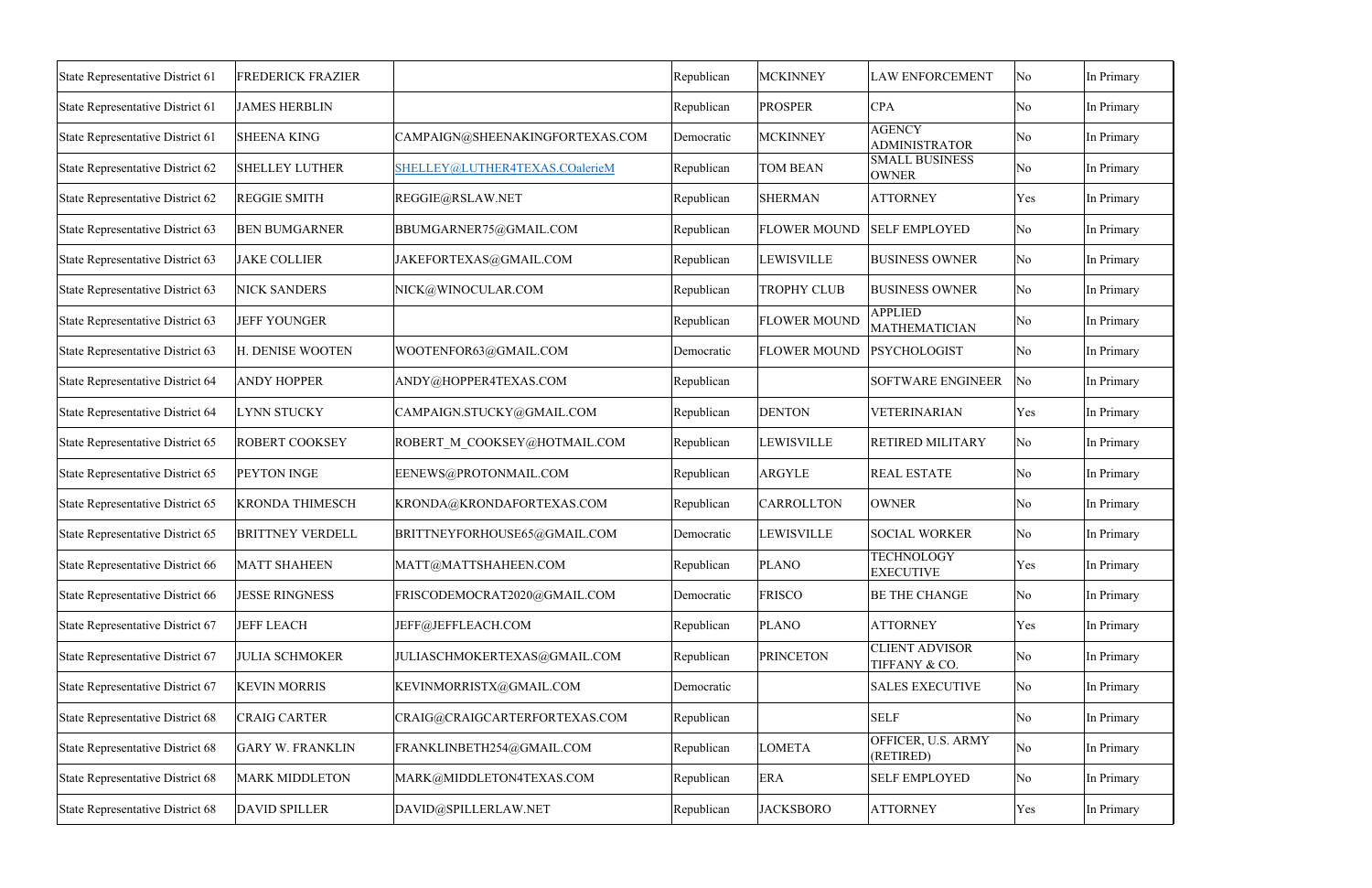| State Representative District 69        | <b>JAMES B. FRANK</b>                       | VOTEJAMESFRANK@GMAIL.COM       | Republican  | <b>WICHITA FALLS</b>              | <b>MANUFACTURING</b>                         | Yes                 | In Primary |
|-----------------------------------------|---------------------------------------------|--------------------------------|-------------|-----------------------------------|----------------------------------------------|---------------------|------------|
| State Representative District 69        | <b>WALTER COPPAGE</b>                       | WALTERJCOPPAGE@GMAIL.COM       | Democratic  |                                   | <b>CERTIFIED PUBLIC</b><br><b>ACCOUNTANT</b> | $\overline{\rm No}$ | In Primary |
| State Representative District 69        | Michael Neumann                             | support@michaelcneumann.com    | Libertarian |                                   |                                              | $\overline{\rm No}$ | In General |
| State Representative District 70        | <b>ERIC J. BOWLIN</b>                       | ERIC@ERICBOWLIN.COM            | Republican  | <b>PLANO</b>                      | <b>REAL ESTATE</b><br><b>PROFESSIONAL</b>    | $\overline{\rm No}$ | In Primary |
| State Representative District 70        | <b>LADALE A. BUGGS</b>                      | INFO@LADALE4TEXAS.COM          | Republican  | <b>RICHARDSON</b>                 | <b>REAL ESTATE</b><br><b>INVESTOR</b>        | $\overline{\rm No}$ | In Primary |
| State Representative District 70        | <b>DANIEL CHANDLER</b>                      | PRAISEMMN@GMAIL.COM            | Republican  | <b>DALLAS</b>                     | <b>RETIRED</b>                               | $\overline{\rm No}$ | In Primary |
| State Representative District 70        | <b>JAMEE JOLLY</b>                          | JAMEEJOLLY@GMAIL.COM           | Republican  | <b>PLANO</b>                      | NON-PROFIT<br><b>EXECUTIVE</b>               | $\overline{\rm No}$ | In Primary |
| State Representative District 70        | <b>HAYDEN PADGETT</b>                       | HAYDEN@HAYDENPADGETT.COM       | Republican  | <b>PLANO</b>                      | DIRECTOR OF PRODUCT No                       |                     | In Primary |
| State Representative District 70        | <b>CASSANDRA GARCIA</b><br><b>HERNANDEZ</b> | TEAM@CASFORTX.COM              | Democratic  | <b>DALLAS</b>                     | <b>ATTORNEY</b>                              | $\overline{\rm No}$ | In Primary |
| State Representative District 70        | MIHAELA ELIZABETH<br><b>PLESA</b>           | INFO@PLESAFORTEXAS.COM         | Democratic  |                                   | <b>LEGISLATIVE</b><br><b>DIRECTOR</b>        | No                  | In Primary |
| State Representative District 70        | <b>LORENZO SANCHEZ</b>                      | INFO@LORENZOFORTEXAS.COM       | Democratic  |                                   | <b>REALTOR</b>                               | $\overline{\rm No}$ | In Primary |
| State Representative District 71        | <b>STAN LAMBERT</b>                         | STAN@TEXANSFORSTAN.COM         | Republican  | <b>ABILENE</b>                    | <b>RETIRED BANKER</b>                        | Yes                 | In Primary |
| State Representative District 71        | <b>SAMUEL WEATHERBY</b>                     |                                | Republican  |                                   | <b>SELF-EMPLOYED</b>                         | $\overline{\rm No}$ | In Primary |
| State Representative District 71        | <b>LINDA GOOLSBEE</b>                       |                                | Democratic  | <b>ABILENE</b>                    | <b>RETIRED</b>                               | No                  | In Primary |
| State Representative District 72        | <b>DREW DARBY</b>                           | INFO@DREWDARBY.COM             | Republican  | <b>SAN ANGELO</b>                 | BUSINESSMAN/ATTORN<br>EY                     | Yes                 | In Primary |
| State Representative District 73        | <b>BARRON CASTEEL</b>                       | BARRON@BARRONCASTEEL.COM       | Republican  | NEW BRAUNFELS ATTORNEY            |                                              | No                  | In Primary |
| State Representative District 73        | <b>GEORGE GREEN</b>                         | GEOGREEN.GREEN@GMAIL.COM       | Republican  |                                   | NEW BRAUNFELS RETIRED TEACHER                | N <sub>0</sub>      | In Primary |
| <b>State Representative District 73</b> | <b>CARRIE ISAAC</b>                         |                                | Republican  | <b>DRIPPING</b><br><b>SPRINGS</b> | NON-PROFIT LEADER                            | No                  | In Primary |
| State Representative District 73        | <b>JUSTIN CALHOUN</b>                       | JUSTINCALHOUN@JUSTIN4TEXAS.COM | Democratic  | NEW BRAUNFELS SOCIAL WORKER       |                                              | No                  | In Primary |
| State Representative District 73        | <b>Brandon Snedeker</b>                     | brandon.snedeker@hotmail.com   | Libertarian |                                   |                                              | $\overline{\rm No}$ | In General |
| State Representative District 74        | KATHERINE PARKER                            |                                | Republican  | <b>ALPINE</b>                     | <b>SELF EMPLOYED</b>                         | $\overline{\rm No}$ | In Primary |
| <b>State Representative District 74</b> | <b>EDDIE MORALES</b>                        | EDDIEMORALESHD74@GMAIL.COM     | Democratic  |                                   | <b>ATTORNEY</b>                              | Yes                 | In Primary |
| State Representative District 75        | MARY E. GONZALEZ                            | MARY@MARYGONZALEZ.COM          | Democratic  |                                   | <b>CONSULTANT</b>                            | Yes                 | In Primary |
| <b>State Representative District 75</b> | <b>RENE RODRIGUEZ</b>                       | PCC.RENE@GMAIL.COM             | Democratic  | <b>EL PASO</b>                    | <b>SMALL BUSINESS</b><br><b>OWNER</b>        | $\overline{\rm No}$ | In Primary |
| State Representative District 75        | Jonathan Mullins                            | jtmullins1982@gmail.com        | Libertarian |                                   |                                              | No                  | In General |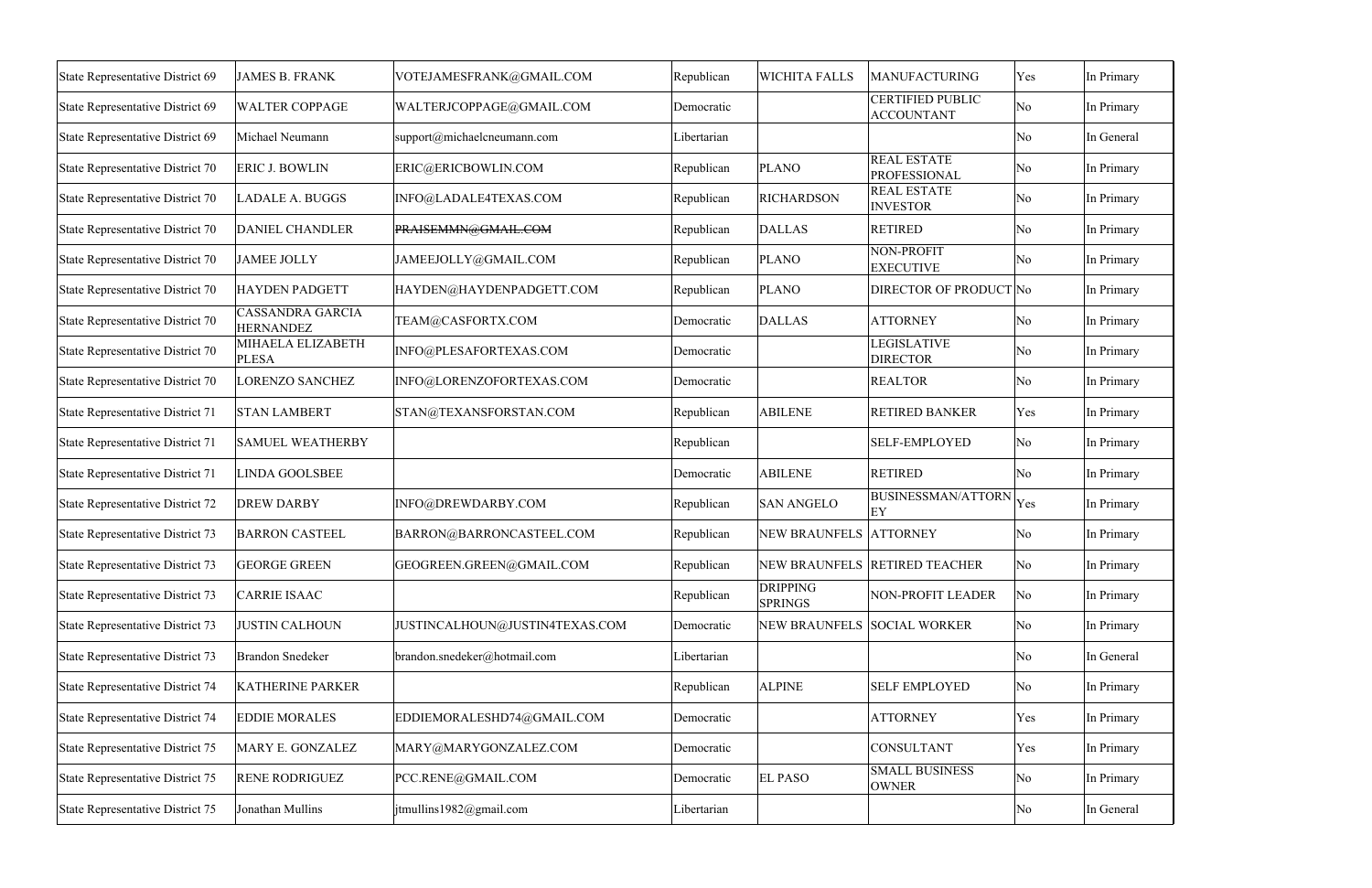| State Representative District 76 |                                          | RAMESH K. CHERIVIRALA RAMESHFORTX76@GMAIL.COM      | Republican  |                   | FINANCIAL ADVISOR                               | No  | In Primary |
|----------------------------------|------------------------------------------|----------------------------------------------------|-------------|-------------------|-------------------------------------------------|-----|------------|
| State Representative District 76 | <b>MIKE KHAN</b>                         |                                                    | Republican  |                   | DIRECTOR OF<br><b>OPERATION</b>                 | No  | In Primary |
| State Representative District 76 | <b>DAN MATHEWS</b>                       | DANMATHEWSUS@GMAIL.COM                             | Republican  | <b>STAFFORD</b>   | <b>CHEMICAL ENGINEER</b>                        | No  | In Primary |
| State Representative District 76 | <b>JAMES BURNETT</b>                     | JAMES@BURNETTFORTEXAS.COM                          | Democratic  |                   | <b>CONSULTNT</b>                                | No  | In Primary |
| State Representative District 76 | L. "SARAH"<br><b>DEMERCHANT</b>          | INFO@DEMOCRATDEMERCHANT.COM                        | Democratic  | <b>SUGAR LAND</b> | <b>IT EXECUTIVE</b>                             | No  | In Primary |
| State Representative District 76 | VANESIA R. JOHNSON                       |                                                    | Democratic  |                   | <b>CLINICAL SOCIAL</b><br><b>WORKER</b>         | No  | In Primary |
| State Representative District 76 | <b>SULEMAN LALANI</b>                    | INFO@DRLALANIFORTEXAS.COM                          | Democratic  |                   | <b>MEDICAL DOCTOR</b>                           | No  | In Primary |
| State Representative District 77 |                                          | EVELINA "LINA" ORTEGA LINAORTEGACAMPAIGN@GMAIL.COM | Democratic  | <b>EL PASO</b>    | <b>ATTORNEY</b>                                 | Yes | In Primary |
| State Representative District 77 | <b>NORMA CHAVEZ</b>                      |                                                    | Independent | <b>EL PASO</b>    | RETIRED-SMALL<br><b>BUSINESS</b>                | No  | In General |
| State Representative District 78 | <b>JOE MOODY</b>                         | JOE@MOODYFORELPASO.COM                             | Democratic  | <b>EL PASO</b>    | <b>ATTORNEY</b>                                 | Yes | In Primary |
| State Representative District 79 | <b>ART FIERRO</b>                        | ART5464@ME.COM                                     | Democratic  | <b>EL PASO</b>    | <b>CONSULTANT</b>                               | Yes | In Primary |
| State Representative District 79 | <b>CLAUDIA ORDAZ PEREZ</b>               | CLAUDIA@ORDAZPEREZ.COM                             | Democratic  |                   | <b>STATE REP.</b>                               | No  | In Primary |
| State Representative District 80 | <b>TRACY O KING</b>                      |                                                    | Democratic  | <b>UVALDE</b>     | <b>BUSINESSMAN</b>                              | Yes | In Primary |
| State Representative District 81 | <b>CASEY GRAY</b>                        | CGRAY@GRAYFORTEXAS.COM                             | Republican  | <b>ODESSA</b>     | <b>RETIRED MILITARY</b>                         | No  | In Primary |
| State Representative District 81 | <b>BROOKS LANDGRAF</b>                   | INFO@BROOKSLANDGRAF.COM                            | Republican  | <b>ODESSA</b>     | <b>RANCHER AND</b><br><b>LAWYER</b>             | Yes | In Primary |
| State Representative District 82 | TOM CRADDICK                             |                                                    | Republican  |                   | <b>INVESTOR</b>                                 | No  | In Primary |
| State Representative District 83 | <b>DUSTIN BURROWS</b>                    | DUSTINRBURROWS@GMAIL.COM                           | Republican  | <b>LUBBOCK</b>    | <b>ATTORNEY</b>                                 | Yes | In Primary |
| State Representative District 83 | <b>AUSTIN JORDAN</b>                     | AUSTIN.JORDAN1856@GMAIL.COM                        | Republican  |                   | <b>PIG FARMER</b>                               | No  | In Primary |
| State Representative District 84 | <b>DAVID GLASHEEN</b>                    |                                                    | Republican  |                   | <b>ATTORNEY</b>                                 | No  | In Primary |
| State Representative District 84 | <b>CHERYL LITTLE</b>                     |                                                    | Republican  |                   | <b>RETIRED</b>                                  | No  | In Primary |
| State Representative District 84 | <b>CARL TEPPER</b>                       |                                                    | Republican  |                   | <b>COMMERCIAL REAL</b><br><b>ESTATE</b>         | No  | In Primary |
| State Representative District 84 | <b>KADE WILCOX</b>                       |                                                    | Republican  |                   | <b>BUSINESS OWNER</b>                           | No  | In Primary |
| State Representative District 85 | <b>ARTEMIO "ART"</b><br><b>HERNANDEZ</b> | ARTFOR85@GMAIL.COM                                 | Republican  | <b>BROOKSHIRE</b> | <b>TEACHER</b>                                  | No  | In Primary |
| State Representative District 85 | <b>STAN KITZMAN</b>                      | CONTACT@KITZMANFORTEXAS.COM                        | Republican  | PATTISON          | <b>DRAINAGE DISTRICT</b><br><b>GENERAL MGR.</b> | No  | In Primary |
| State Representative District 85 | <b>FRED ROBERTS</b>                      | FRED@FREDAROBERTS.COM                              | Republican  |                   | <b>INSURANCE</b>                                | No  | In Primary |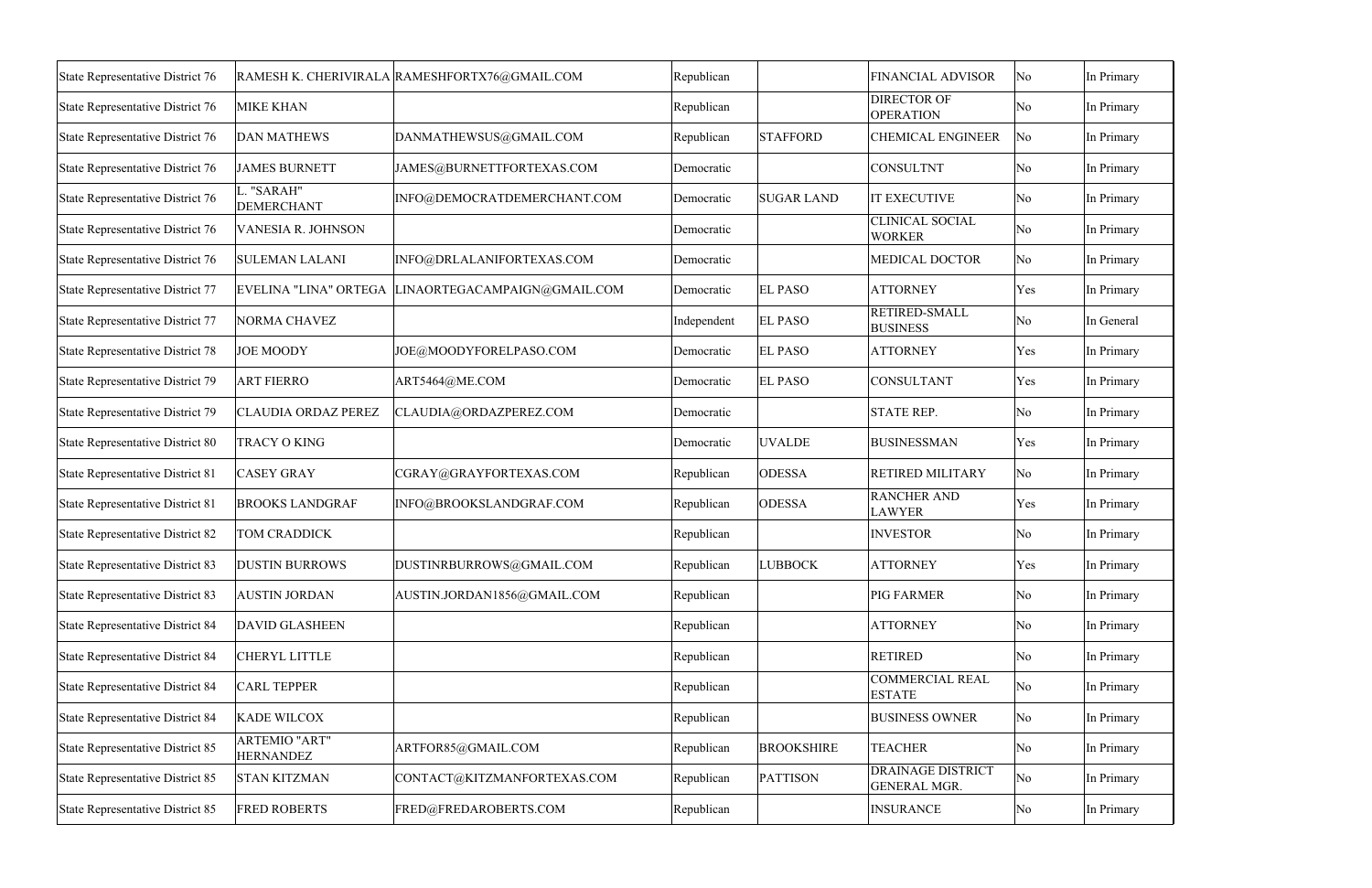| <b>State Representative District 85</b> | PHIL W. STEPHENSON      |                                 | Republican  | <b>WHARTON</b>                        | <b>CERT. PUBLIC</b><br><b>ACCOUNTANT</b> | Yes                 | In Primary |
|-----------------------------------------|-------------------------|---------------------------------|-------------|---------------------------------------|------------------------------------------|---------------------|------------|
| <b>State Representative District 85</b> | <b>LARRY E BAGGETT</b>  | LARRYBAGGETT2010@GMAIL.COM      | Democratic  |                                       | <b>LUMBER RECEIVING</b><br><b>CLERK</b>  | No                  | In Primary |
| State Representative District 85        | <b>MARTY ROCHA</b>      |                                 | Democratic  |                                       | POLICE OFFICER                           | $\overline{\rm No}$ |            |
| State Representative District 85        | Michael Miller          | spacemiller@yahoo.com           | Libertarian |                                       |                                          | $\overline{\rm No}$ | In General |
| State Representative District 86        | JOHN T. SMITHEE         |                                 | Republican  | <b>AMARILLO</b>                       | <b>ATTORNEY</b>                          | Yes                 | In Primary |
| <b>State Representative District 87</b> | <b>FOUR PRICE</b>       | FOUR@FOURPRICE.ORG              | Republican  | <b>AMARILLO</b>                       | <b>VP &amp; TRUST OFFICER</b>            | Yes                 | In Primary |
| <b>State Representative District 87</b> | Nicholas Hearn          | info@nick4liberty87.com         | Libertarian |                                       |                                          | $\overline{\rm No}$ | In General |
| <b>State Representative District 88</b> | <b>TED HUTTO</b>        |                                 | Republican  | <b>PAMPA</b>                          | <b>BUSINESS MAN</b>                      | No                  | In Primary |
| <b>State Representative District 88</b> | <b>KEN KING</b>         | KEN@KINGWELL.COM                | Republican  | <b>CANADIAN</b>                       | <b>EXECUTIVE</b>                         | Yes                 | In Primary |
| <b>State Representative District 88</b> | <b>MELVA LANEY</b>      |                                 | Republican  |                                       | <b>RETIRED</b>                           | $\overline{\rm No}$ |            |
| State Representative District 89        | <b>CANDY NOBLE</b>      |                                 | Republican  |                                       | <b>STATE</b><br><b>REPRESENTATIVE</b>    | Yes                 | In Primary |
| State Representative District 90        | RAMÓN ROMERO JR         | RAMONROMEROCAMPAIGN@YAHOO.COM   | Democratic  | <b>FORT WORTH</b>                     | OWNER C.E.O.                             | Yes                 | In Primary |
| <b>State Representative District 91</b> | <b>BENJAMIN DAMICO</b>  | BENDAMICO@AOL.COM               | Republican  |                                       | REGISTERED NURSE                         | No                  | In Primary |
| <b>State Representative District 91</b> | <b>STEPHANIE KLICK</b>  | STEPHANIE@STEPHANIEKLICK.COM    | Republican  | <b>FORT WORTH</b>                     | <b>NURSE</b>                             | Yes                 | In Primary |
| State Representative District 91        | <b>DAVID LOWE</b>       |                                 | Republican  | <b>NORTH</b><br><b>RICHLAND HILLS</b> | RETIRED MILITARY                         | No                  | In Primary |
| State Representative District 91        | <b>ANTHONY REED</b>     | ANTHONY@ANTHONYREEDFORTEXAS.COM | Republican  | <b>HALTOM CITY</b>                    | <b>CONSULTANT</b>                        | $\overline{\rm No}$ | In Primary |
| State Representative District 91        | DAVID M. SILVEY         | SILVEYFORTEXAS@GMAIL.COM        | Republican  | RICHLAND HILLS MANAGER                |                                          | $\overline{\rm No}$ | In Primary |
| <b>State Representative District 92</b> | <b>JOE F LIVINGSTON</b> | JOE@JOELIVINGSTON.COM           | Republican  |                                       | <b>REAL ESTATE</b>                       | No                  | In Primary |
| <b>State Representative District 92</b> | <b>SALMAN BHOJANI</b>   | INFO@BHOJANIFORTEXAS.COM        | Democratic  | <b>EULESS</b>                         | <b>ATTORNEY</b>                          | $\overline{\rm No}$ | In Primary |
| <b>State Representative District 92</b> | TRACY SCOTT             | CONNECT@TRACYFORTEXAS.COM       | Democratic  | <b>ARLINGTON</b>                      | <b>COMMUNITY</b><br><b>ENGAGEMENT</b>    | $\overline{\rm No}$ | In Primary |
| State Representative District 92        | <b>DINESH SHARMA</b>    | DINESHFORTEXAS@GMAIL.COM        | Democratic  |                                       | <b>SR. SOLUTION</b><br><b>ARCHITECT</b>  | $\overline{\rm No}$ | In Primary |
| <b>State Representative District 93</b> | <b>LAURA HILL</b>       | TEAM@LAURAHILLFORTEXAS.COM      | Republican  | <b>JUSTIN</b>                         | <b>PUBLISHER</b>                         | $\overline{\rm No}$ | In Primary |
| <b>State Representative District 93</b> | <b>CARY MOON</b>        | CARY@CARYMOON.COM               | Republican  |                                       | <b>ACCOUNTING/REAL</b><br><b>ESTATE</b>  | No                  | In Primary |
| <b>State Representative District 93</b> | <b>NATE SCHATZLINE</b>  | NATEFORTEXAS@GMAIL.COM          | Republican  |                                       | NON-PROFIT<br>OPERATIONS DIRECTOR        | $\overline{\rm No}$ | In Primary |
| <b>State Representative District 93</b> | <b>KC CHOWDHURY</b>     | KCFORTEXAS@GMAIL.COM            | Democratic  | <b>FORT WORTH</b>                     | <b>BUSINESS</b>                          | No                  | In Primary |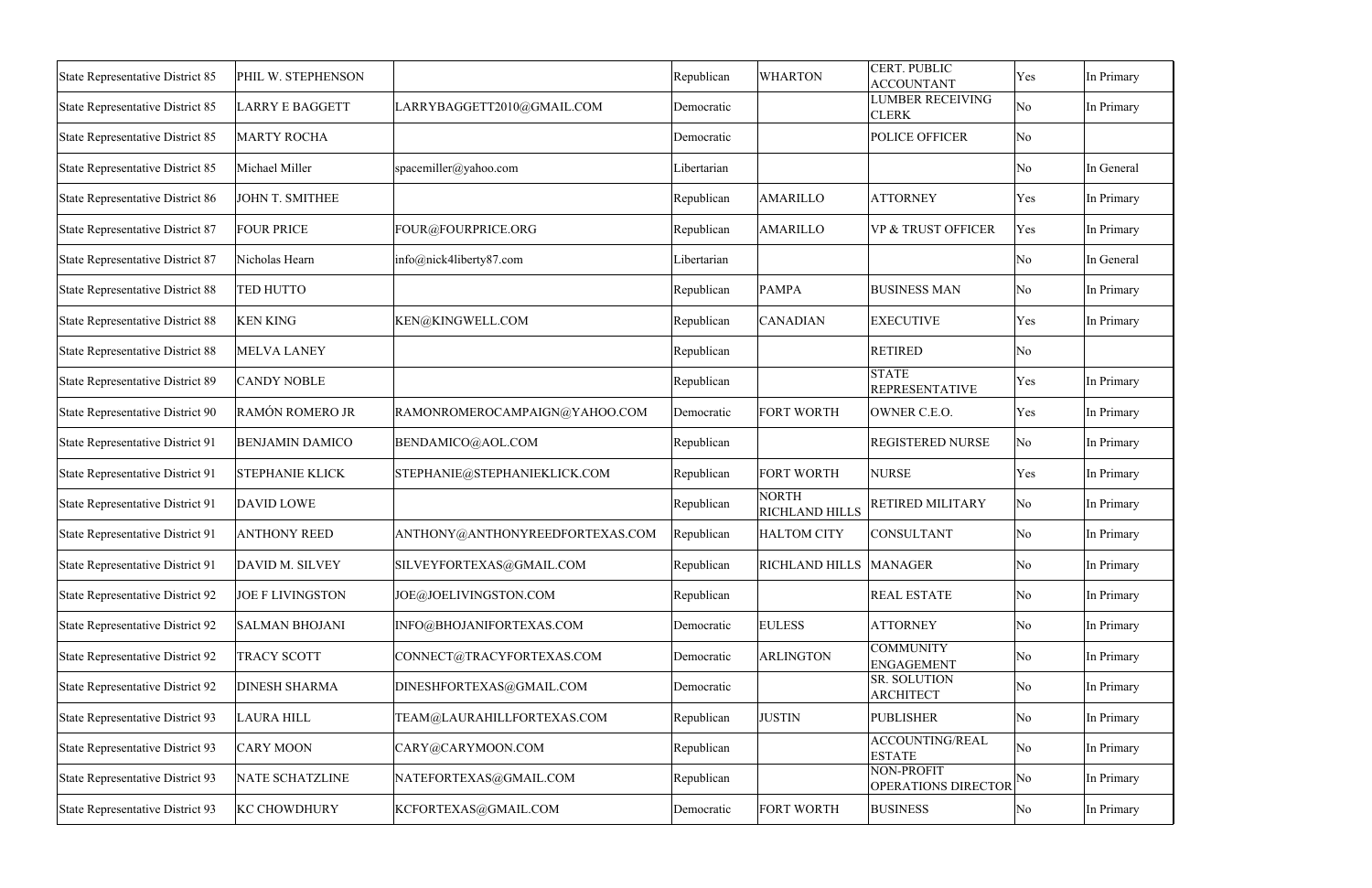| <b>State Representative District 94</b>  | TONY TINDERHOLT             | TONY@TONYTINDERHOLT.COM          | Republican  | <b>ARLINGTON</b>  | <b>RETIRED MILITARY</b>                      | Yes                 | In Primary |
|------------------------------------------|-----------------------------|----------------------------------|-------------|-------------------|----------------------------------------------|---------------------|------------|
| State Representative District 94         | <b>DENNIS SHERRARD</b>      | DENNIS.SHERRARD@GMAIL.COM        | Democratic  | <b>BEDFORD</b>    | <b>RETIRED</b>                               | $\overline{\rm No}$ | In Primary |
| State Representative District 95         | <b>TAYLOR MONDICK</b>       | TMONDICK@GMAIL.COM               | Republican  |                   | <b>SELF EMPLOYED</b>                         | $\overline{\rm No}$ | In Primary |
| <b>State Representative District 95</b>  | NICOLE COLLIER              |                                  | Democratic  | <b>FORT WORTH</b> | <b>ATTORNEY</b>                              | Yes                 | In Primary |
| State Representative District 96         | <b>DAVID COOK</b>           | DAVID@DAVIDCOOKFORTEXAS.COM      | Republican  | <b>MANSFIELD</b>  | <b>ATTORNEY</b>                              | Yes                 | In Primary |
| State Representative District 96         | Nelson Range                | nelsonrangefortexas96@gmail.com  | Libertarian |                   |                                              | $\overline{\rm No}$ | In General |
| State Representative District 97         | <b>CRAIG GOLDMAN</b>        | CRAIG@CRAIGGOLDMAN.ORG           | Republican  |                   | <b>REAL ESTATE</b><br><b>INVESTOR</b>        | Yes                 | In Primary |
| State Representative District 97         | <b>LAURIN MCLAURIN</b>      |                                  | Democratic  | <b>BENBROOK</b>   | <b>RETIRED ELECTRONIC</b><br><b>ENGINEER</b> | No                  | In Primary |
| <b>State Representative District 97</b>  | <b>CHRISTOPHER RECTOR</b>   | CDRECTOR@YAHOO.COM               | Democratic  | <b>FORT WORTH</b> | RETIRED MILITARY /<br><b>AUTHOR</b>          | No                  | In Primary |
| <b>State Representative District 98</b>  | <b>GIOVANNI CAPRIGLIONE</b> | GIO@VOTEGIOVANNI.COM             | Republican  | <b>SOUTHLAKE</b>  | <b>PRIVATE EQUITY</b>                        | Yes                 | In Primary |
| <b>State Representative District 98</b>  | MITCHELL T. RYAN            | MITCHELL@RYANFORTEXAS.COM        | Republican  |                   | <b>WASTEWATER</b><br><b>TREATMENT</b>        | $\overline{\rm No}$ | In Primary |
| State Representative District 98         | <b>SHANNON ELKINS</b>       | ELKINS4TEXAS@GMAIL.COM           | Democratic  |                   | <b>TEACHER</b>                               | $\overline{\rm No}$ | In Primary |
| State Representative District 99         | <b>CHARLIE GEREN</b>        |                                  | Republican  | <b>FORT WORTH</b> | RESTAURANT OWNER                             | Yes                 | In Primary |
| State Representative District 99         | <b>MIMI COFFEY</b>          | MIMI@MIMICOFFEYFORDISTRICT99.COM | Democratic  | <b>FORT WORTH</b> | <b>ATTORNEY</b>                              | $\overline{\rm No}$ | In Primary |
| State Representative District 100        | DANIEL DAVIS CLAYTON        | DANIEL@DANIELFOR100.COM          | Democratic  |                   | <b>SENIOR ADVISOR</b>                        | $\overline{\rm No}$ | In Primary |
| State Representative District 100        | <b>SANDRA CRENSHAW</b>      | LACPAC2011@YAHOO.COM             | Democratic  |                   | <b>GENEALOGIST</b>                           | $\overline{\rm No}$ | In Primary |
| <b>State Representative District 100</b> | <b>MARQUIS HAWKINS</b>      |                                  | Democratic  |                   | <b>ADVISOR</b>                               | $\overline{\rm No}$ | In Primary |
| State Representative District 100        | <b>VENTON C JONES</b>       | VENTON@VENTONFOR100.COM          | Democratic  | <b>DALLAS</b>     | <b>CEO</b>                                   | $\overline{\rm No}$ | In Primary |
| State Representative District 100        | Joseph Roberts              | joereform@protonmail.com         | Libertarian |                   |                                              | $\overline{\rm No}$ | In General |
| State Representative District 101        | <b>CHRIS TURNER</b>         | CHRIS@VOTECHRISTURNER.COM        | Democratic  | <b>ARLINGTON</b>  | <b>COMMUNICATIONS</b><br>CONSULTANT          | Yes                 | In Primary |
| State Representative District 102        | <b>SUSAN FISCHER</b>        | FISCHERGOP@SBCGLOBAL.NET         | Republican  |                   | <b>RETIRED</b>                               | $\overline{\rm No}$ | In Primary |
| State Representative District 102        | <b>ANA-MARIA RAMOS</b>      |                                  | Democratic  |                   | <b>ATTORNEY</b>                              | $\overline{\rm No}$ | In Primary |
| State Representative District 103        | RAFAEL M. ANCHIA            | RAFAEL.ANCHIA@HOUSE.TEXAS.GOV    | Democratic  |                   | <b>MANAGING DIRECTOR</b>                     | Yes                 | In Primary |
| State Representative District 103        | ALEJANDRO ARRIETA           |                                  | Independent | <b>CARROLLTON</b> | <b>IDEATION DELIVERY</b><br><b>LEAD</b>      | No                  | In General |
| State Representative District 104        | <b>JESSICA GONZALEZ</b>     | JESSICAFORTEXAS@GMAIL.COM        | Democratic  |                   | <b>ATTORNEY</b>                              | Yes                 | In Primary |
|                                          |                             |                                  |             |                   |                                              |                     |            |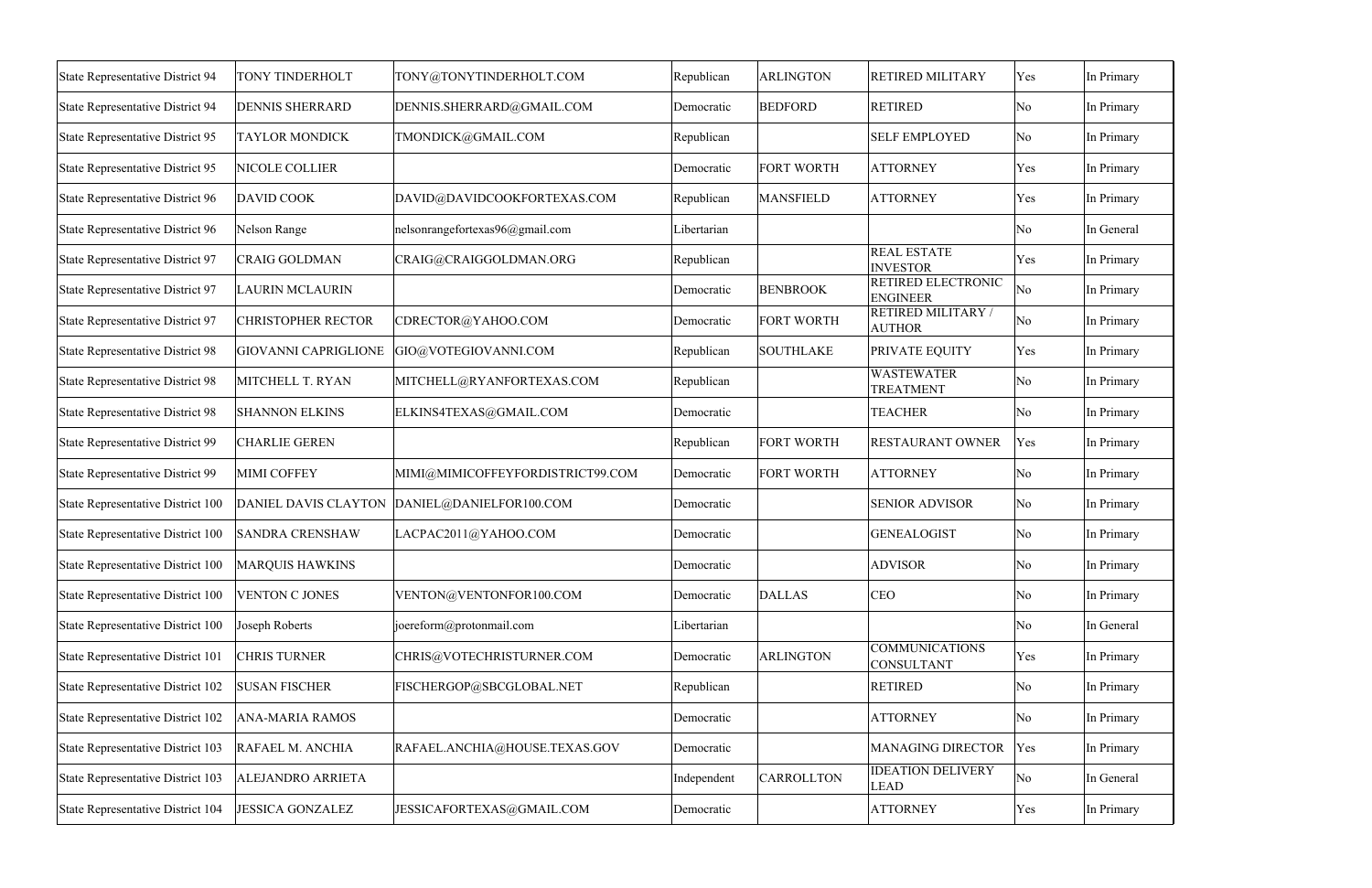| State Representative District 104        | <b>GARY FITZSIMMONS</b>          |                                                 | Independent | <b>DALLAS</b>  | <b>PUBLIC</b><br><b>ADMINISTRATION</b>     | No  | In General |
|------------------------------------------|----------------------------------|-------------------------------------------------|-------------|----------------|--------------------------------------------|-----|------------|
| State Representative District 105        | <b>GERSON HERNANDEZ</b>          | CONNECT@TCAGAPE.ORG                             | Republican  |                | <b>PASTOR</b>                              | No  | In Primary |
| State Representative District 105        | <b>ALLAN E. MEAGHER</b>          | MEAGHER62@ICLOUD.COM                            | Republican  |                | <b>OPERATIONS</b><br><b>MANAGEMENT</b>     | No  | In Primary |
| State Representative District 105        | <b>TERRY MEZA</b>                | VOTETERRYMEZA@GMAIL.COM                         | Democratic  |                | <b>STATE</b><br><b>REPRESENTATIVE</b>      | Yes | In Primary |
| State Representative District 106        | <b>JARED PATTERSON</b>           |                                                 | Republican  | FRISCO         | <b>ENERGY</b><br><b>MANAGEMENT</b>         | Yes | In Primary |
| State Representative District 107        |                                  | VICTORIA NEAVE CRIADO INFO@VICTORIAFORTEXAS.COM | Democratic  |                | <b>ATTORNEY</b>                            | Yes | In Primary |
| State Representative District 107        | <b>HILDA DUARTE</b>              | HRAMIREZDUARTE@GMAIL.COM                        | Democratic  |                | ADVOCATE/ACTIVIST                          | No  |            |
| State Representative District 107        | Shane Newsom                     | ShaneForDistrict107@protonmail.com              | Libertarian |                |                                            | No  | In General |
| State Representative District 108        | <b>MORGAN MEYER</b>              | MORGAN@MORGANMEYERFORTEXAS.COM                  | Republican  |                | <b>ATTORNEY</b>                            | Yes | In Primary |
| <b>State Representative District 108</b> | <b>ELIZABETH GINSBERG</b>        | GINSBERGFORTEXAS@GMAIL.COM                      | Democratic  | <b>DALLAS</b>  | <b>ATTORNEY</b>                            | No  | In Primary |
| <b>State Representative District 108</b> | <b>FREDA HEALD</b>               | FREDA@FREDAHEALDFORTEXAS.COM                    | Democratic  | <b>DALLAS</b>  | <b>CANDIDIATE</b>                          | No  | In Primary |
| State Representative District 109        | <b>CARL O. SHERMAN</b>           |                                                 | Democratic  |                | <b>PASTOR</b>                              | Yes | In Primary |
| State Representative District 110        | <b>TONI ROSE</b>                 | TONIROSEFORHD110@GMAIL.COM                      | Democratic  |                | <b>CONSULTANT</b>                          | Yes | In Primary |
| State Representative District 111        | <b>BENNY FLORES</b><br>YRIGOLLEN | BENGMANY7344@GMAIL.COM                          | Republican  |                | <b>PROPERTY MGR</b>                        | No  | In Primary |
| State Representative District 111        | YVONNE DAVIS                     | YDAVISFORTEXAS@AOL.COM                          | Democratic  | <b>DESOTO</b>  | <b>SMALL BUSINESS</b><br><b>OWNER</b>      | Yes | In Primary |
| State Representative District 112        | ANGIE CHEN BUTTON                | ANGIE@ANGIEBUTTON.COM                           | Republican  |                | <b>STATE REP HD 112</b>                    | Yes | In Primary |
| <b>State Representative District 112</b> | <b>ELVA CURL</b>                 |                                                 | Democratic  |                | CONSULTANT                                 | No  | In Primary |
| State Representative District 113        | RHETTA ANDREWS<br><b>BOWERS</b>  | BOWERS4TX@GMAIL.COM                             | Democratic  | <b>ROWLETT</b> | <b>STATE GOVERNMENT</b><br><b>EMPLOYEE</b> | Yes | In Primary |
| State Representative District 113        | <b>UDUAK NKANGA</b>              | CONTACT.UDUAKFORHD113@GMAIL.COM                 | Democratic  | <b>GARLAND</b> | <b>UNEMPLOYED</b>                          | No  | In Primary |
| State Representative District 114        | <b>MARK HAJDU</b>                | MHAJDU@YAHOO.COM                                | Republican  |                | <b>REAL ESTATE</b><br><b>DEVELOPER</b>     | No  | In Primary |
| State Representative District 114        | <b>JOHN BRYANT</b>               | JOHN@JOHNBRYANTFORTEXAS.COM                     | Democratic  |                | <b>CEO</b>                                 | No  | In Primary |
| State Representative District 114        | <b>CHARLIE GEARING</b>           | CHARLIE@GEARINGFORTEXAS.COM                     | Democratic  | <b>DALLAS</b>  | <b>ATTORNEY</b>                            | No  | In Primary |
| State Representative District 114        | <b>ALEXANDRA GUIO</b>            | INFO@ALEXANDRAFORTEXAS.COM                      | Democratic  | <b>DALLAS</b>  | <b>ATTORNEY</b>                            | No  | In Primary |
| State Representative District 114        | <b>CHRIS LEAL</b>                | CHRIS@LEALFORTEXAS.COM                          | Democratic  | <b>DALLAS</b>  | <b>TEACHER</b>                             | No  | In Primary |
| State Representative District 114        | <b>KENDALL SCUDDER</b>           | CAMPAIGN@SCUDDERFORTEXAS.COM                    | Democratic  |                | <b>SMALL BUSINESS</b><br><b>OWNER</b>      | No  | In Primary |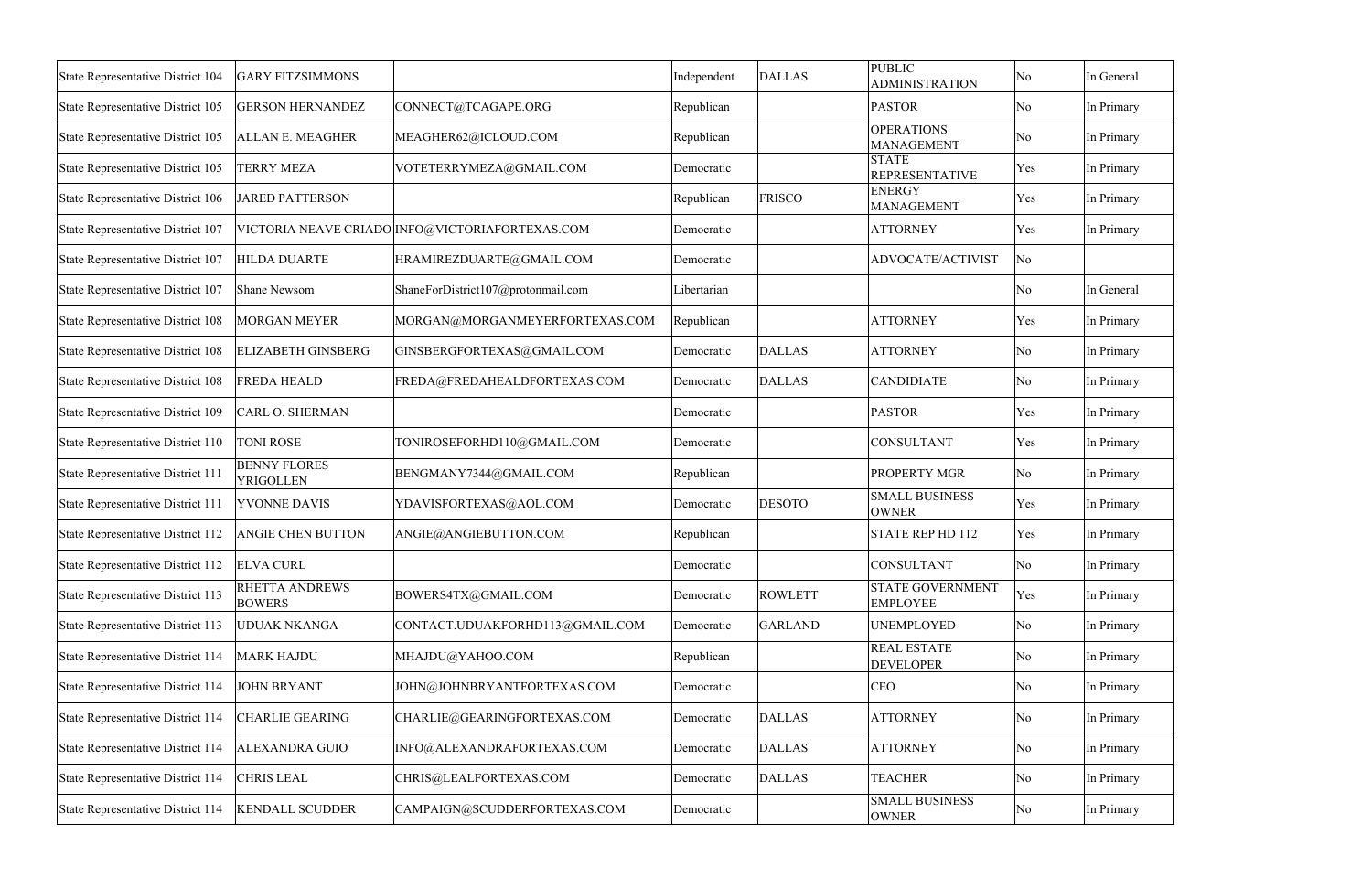| State Representative District 115        | <b>MELISA DENIS</b>                      | INFO@MELISADENIS.COM                                  | Republican  |                    | <b>CERTIFIED PUBLIC</b><br><b>ACCOUNTANT</b> | No  | In Primary |
|------------------------------------------|------------------------------------------|-------------------------------------------------------|-------------|--------------------|----------------------------------------------|-----|------------|
| State Representative District 115        | <b>JULIE JOHNSON</b>                     | CAMPAIGN@JULIEJOHNSONFORTEXAS.COM                     | Democratic  | <b>CARROLLTON</b>  | <b>ATTORNEY</b>                              | Yes | In Primary |
| State Representative District 116        |                                          | TREY MARTINEZ FISCHER CONTACT@TREYMARTINEZFISCHER.COM | Democratic  | <b>SAN ANTONIO</b> | <b>LAWYER</b>                                | Yes | In Primary |
| State Representative District 117        | <b>AARON SCHWOPE</b>                     | ASCHWOPE@YAHOO.COM                                    | Republican  |                    | <b>EXECUTIVE MGT</b>                         | No  | In Primary |
| State Representative District 117        | PHILIP CORTEZ                            | PHILIPCORTEZ117@GMAIL.COM                             | Democratic  | <b>SAN ANTONIO</b> | <b>FINANCIAL ADVISOR</b>                     | Yes | In Primary |
| State Representative District 118        | JOHN LUJAN                               | VOTELUJAN@GMAIL.COM                                   | Republican  |                    | VICE-PRESIDENT, TECH<br><b>COMPANY</b>       | Yes | In Primary |
| State Representative District 118        | <b>FRANK RAMIREZ</b>                     | INFO@FRANKFORTEXAS.COM                                | Democratic  |                    | <b>SELF</b>                                  | No  | In Primary |
| State Representative District 119        | ELIZABETH "LIZ" CAMPOS LIZ@LIZCAMPOS.COM |                                                       | Democratic  | <b>SAN ANTONIO</b> | <b>SELF-EMPLOYED</b>                         | Yes | In Primary |
| State Representative District 119        | <b>Arthur Thomas</b>                     | arthur@amtiv.com                                      | Libertarian |                    |                                              | No  | In General |
| State Representative District 120        | <b>RONALD PAYNE</b>                      | CAMPAIGN@PAYNE-FOR-HOUSE.COM                          | Republican  |                    | <b>RETIRED MILITARY</b>                      | No  | In Primary |
| State Representative District 120        | <b>BARBARA GERVIN</b><br><b>HAWKINS</b>  | SILVERFOXSPURS@GMAIL.COM                              | Democratic  | <b>SAN ANTONIO</b> | <b>EDUCATOR</b>                              | Yes | In Primary |
| State Representative District 121        | <b>STEVE ALLISON</b>                     | STEVE@STEVEFORTEXAS.COM                               | Republican  |                    | <b>ATTORNEY</b>                              | Yes | In Primary |
| State Representative District 121        | MICHAEL E. CHAMPION                      | INFO@CHAMPION4TEXAS.COM                               | Republican  |                    | <b>MEDICAL</b>                               | No  | In Primary |
| <b>State Representative District 121</b> | <b>GABRIEN GREGORY</b>                   | GABRIENGREGORY@GMAIL.COM                              | Democratic  |                    | <b>US ARMY RESERVE</b>                       | No  | In Primary |
| State Representative District 121        |                                          | BECCA MOYER DEFELICE BECCA@BECCAFORTX121.COM          | Democratic  |                    | PROJECT MANAGER                              | No  | In Primary |
| <b>State Representative District 121</b> | Cameron Dunn                             | camerondunn@tamu.edu                                  | Libertarian |                    |                                              | No  | In General |
| <b>State Representative District 122</b> | <b>ADAM BLANCHARD</b>                    | ADAM@ADAMFORTEXAS.COM                                 | Republican  |                    | <b>BUSINESS OWNER</b>                        | No  | In Primary |
| State Representative District 122        | <b>ELISA CHAN</b>                        | ELISA@VOTEELISACHAN.COM                               | Republican  |                    | MANAGEMENT/BUSINE<br><b>SS OWNER</b>         | No  | In Primary |
| State Representative District 122        |                                          | MARK DANIEL CUTHBERT MARK@CUTHBERTFORTX.COM           | Republican  |                    | <b>BANKING EXECUTIVE</b>                     | No  | In Primary |
| State Representative District 122        | <b>MARK DORAZIO</b>                      | CAMPAIGN@MARKDORAZIO.COM                              | Republican  |                    | <b>GENERAL</b><br><b>CONTRACTOR</b>          | No  | In Primary |
| State Representative District 122        | <b>ANGI ARAMBURU</b>                     | ANGIFORTEXAS@GMAIL.COM                                | Democratic  | <b>SAN ANTONIO</b> | PERSONAL TRAINER                             | No  | In Primary |
| State Representative District 122        | Stephanie Berlin                         | berlinweiss@gmail.com                                 | Libertarian |                    |                                              | No  | In General |
| State Representative District 123        | <b>CHARLOTTE VALDEZ</b>                  | STATEREPDISTRICT123@YAHOO.COM                         | Republican  |                    | <b>RETIRED</b>                               | No  | In Primary |
| State Representative District 123        | <b>DIEGO BERNAL</b>                      |                                                       | Democratic  | <b>SAN ANTONIO</b> | <b>ATTORNEY</b><br><b>CONSULTANT</b>         | Yes | In Primary |
| State Representative District 124        | <b>JOHNNY ARREDONDO</b>                  |                                                       | Republican  |                    | <b>RETIRED</b>                               | No  | In Primary |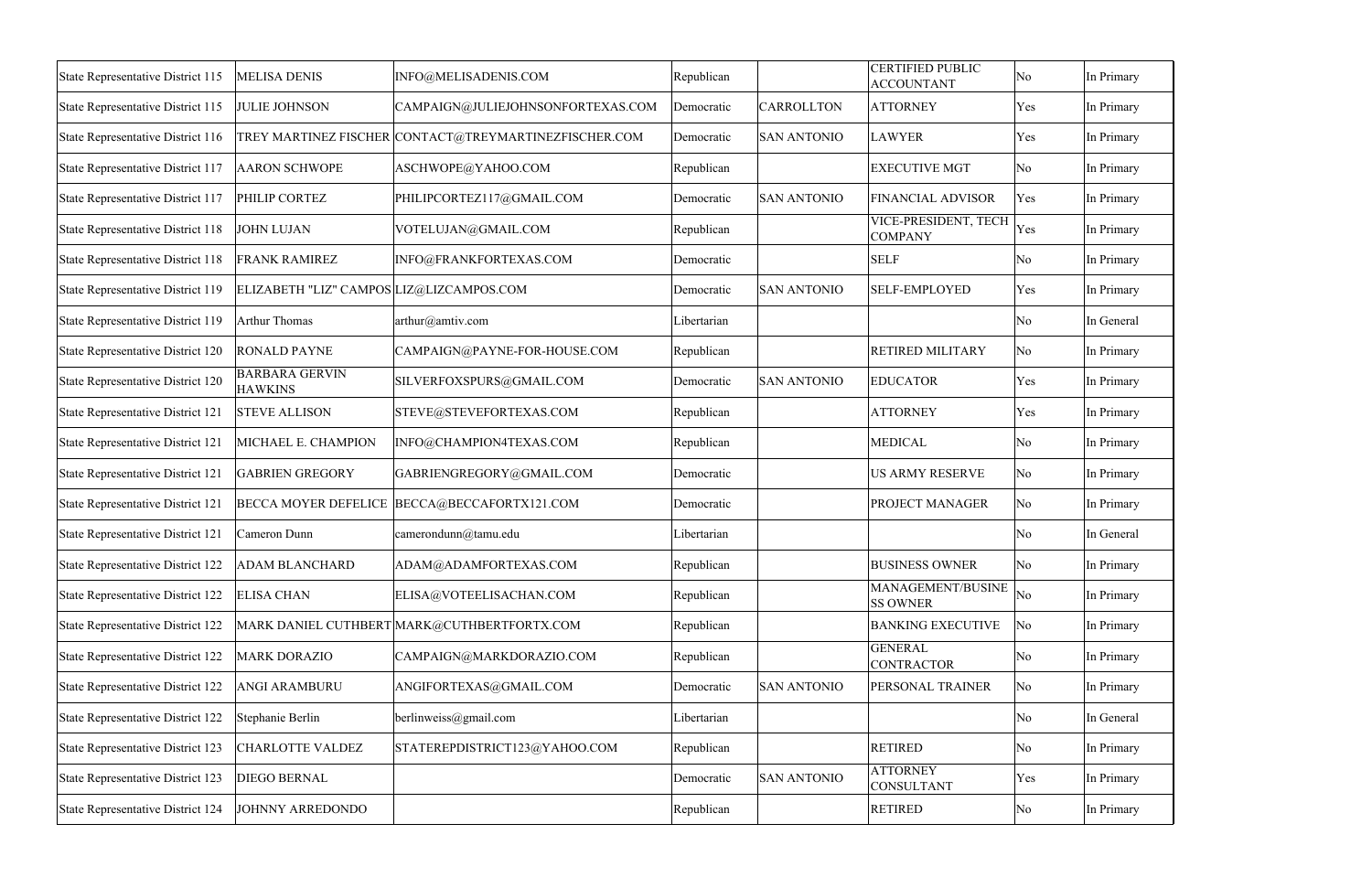| State Representative District 124        | <b>JOSEY GARCIA</b>                              | JOLENESGARCIA@GMAIL.COM         | Democratic | <b>SAN ANTONIO</b> | <b>EXECUTIVE NON-</b><br><b>PROFIT</b> | No                     | In Primary |
|------------------------------------------|--------------------------------------------------|---------------------------------|------------|--------------------|----------------------------------------|------------------------|------------|
| <b>State Representative District 124</b> | <b>STEVEN GILMORE</b>                            | SGILMORELAW@GMAIL.COM           | Democratic | <b>SAN ANTONIO</b> | <b>ATTORNEY</b>                        | No                     | In Primary |
| State Representative District 124        | <b>GERALD BRIAN LOPEZ</b>                        | GERALDLOPEZ16@GMAIL.COM         | Democratic | <b>SAN ANTONIO</b> | <b>SELF-EMPLOYED</b>                   | No                     | In Primary |
| State Representative District 125        | <b>CARLOS ANTONIO</b><br>RAYMOND                 | SURVIVOR0253@AOL.COM            | Republican |                    | <b>DOD RETIRED</b>                     | No                     | In Primary |
| State Representative District 125        | <b>ERIC MICHAEL GARZA</b>                        | INFO@EMGFORTEXAS.COM            | Democratic | <b>SAN ANTONIO</b> | <b>ATTORNEY</b>                        | No                     | In Primary |
| State Representative District 125        | <b>RAY LOPEZ</b>                                 | RAYLOPEZCAMPAIGN@ICLOUD.COM     | Democratic |                    | <b>RETIRED</b>                         | Yes                    | In Primary |
| State Representative District 126        | <b>E. SAM HARLESS</b>                            | HARLESSSAM@GMAIL.COM            | Republican | <b>SPRING</b>      | <b>CAR DEALER</b>                      | No                     | In Primary |
| State Representative District 127        | <b>CHARLES CUNNINGHAM</b>                        |                                 | Republican |                    | <b>DISTRIBUTION</b><br><b>ACCOUNT</b>  | No                     | In Primary |
| <b>State Representative District 127</b> | <b>DEANNA ROBERTSON</b>                          |                                 | Republican | <b>KINGWOOD</b>    | <b>BUSINESS</b>                        | No                     | In Primary |
| <b>State Representative District 128</b> | <b>BRISCOE CAIN</b>                              | BRISCOE@BRISCOECAIN.COM         | Republican |                    | <b>ATTORNEY</b>                        | Yes                    | In Primary |
| <b>State Representative District 128</b> | <b>CHARLES "CHUCK"</b><br><b>CREWS</b>           | HARRISPRECINCT0103@GMAIL.COM    | Democratic | <b>BAYTOWN</b>     | <b>ORGANIZER</b>                       | No                     | In Primary |
| <b>State Representative District 129</b> | <b>DENNIS PAUL</b>                               | PAULFORHD129@GMAIL.COM          | Republican | <b>WEBSTER</b>     | <b>ENGINEER</b>                        | No                     | In Primary |
| State Representative District 129        | <b>KAT MARVEL</b>                                | KATFORDISTRICT129@GMAIL.COM     | Democratic | <b>HOUSTON</b>     | <b>SUBSTITUTE TEACHER</b>              | $\overline{\text{No}}$ | In Primary |
| State Representative District 130        | TOM OLIVERSON                                    | TOM@TOMOLIVERSON.COM            | Republican | <b>HOUSTON</b>     | ANESTHESIOLOGIST                       | No                     | In Primary |
| State Representative District 131        | <b>GERRY THE 5 STAR</b><br><b>GENERAL MONROE</b> | MREBWD@GMAIL.COM                | Republican |                    | OWNER CONSULTANT                       | No                     | In Primary |
| State Representative District 131        | <b>ALMA A. ALLEN</b>                             |                                 | Democratic | <b>HOUSTON</b>     | <b>RETIRED EDUCATOR</b>                | Yes                    | In Primary |
| <b>State Representative District 131</b> | <b>JAMES GUILLORY</b>                            | JAMES@JAMESFORTEXAS.ORG         | Democratic | <b>HOUSTON</b>     | HOTEL OWNER AND<br><b>DEVELOPER</b>    | No                     | In Primary |
| <b>State Representative District 131</b> | <b>CRYSTAL DILLARD</b>                           | CRYSTAL DILLARD4TEXAS@YAHOO.COM | Democratic | <b>HOUSTON</b>     | <b>TEACHER</b>                         | No                     | In Primary |
| State Representative District 132        | <b>ERIK LE</b>                                   | ERIK.DUY.LE@GMAIL.COM           | Republican | <b>SPRING</b>      | <b>BUSINESS OWNER</b>                  | No                     | In Primary |
| State Representative District 132        | <b>MIKE SCHOFIELD</b>                            |                                 | Republican |                    | <b>ATTORNEY</b>                        | No                     | In Primary |
| State Representative District 132        | <b>CAMERON "CAM"</b><br><b>CAMPBELL</b>          | VOTECOACHCAM@GMAIL.COM          | Democratic | <b>KATY</b>        | <b>ENTREPRENEUR</b>                    | No                     | In Primary |
| State Representative District 132        | <b>CHASE WEST</b>                                | CHASE@WESTFORTX.COM             | Democratic | <b>KATY</b>        | <b>MUSIC PRODUCER</b>                  | No                     | In Primary |
| State Representative District 133        | <b>SHELLEY TORIAN</b><br><b>BARINEAU</b>         | SHELLEY@SHELLEYBARINEAU.COM     | Republican | <b>HOUSTON</b>     | <b>REAL ESTATE</b>                     | No                     | In Primary |
| State Representative District 133        | <b>MANO DEAYALA</b>                              | MANODEAYALACAMPAIGN@GMAIL.COM   | Republican | <b>HOUSTON</b>     | <b>ATTORNEY</b>                        | No                     | In Primary |
| State Representative District 133        | <b>WILL FRANKLIN</b>                             |                                 | Republican | <b>HOUSTON</b>     | <b>INVESTOR</b>                        | No                     | In Primary |
|                                          |                                                  |                                 |            |                    |                                        |                        |            |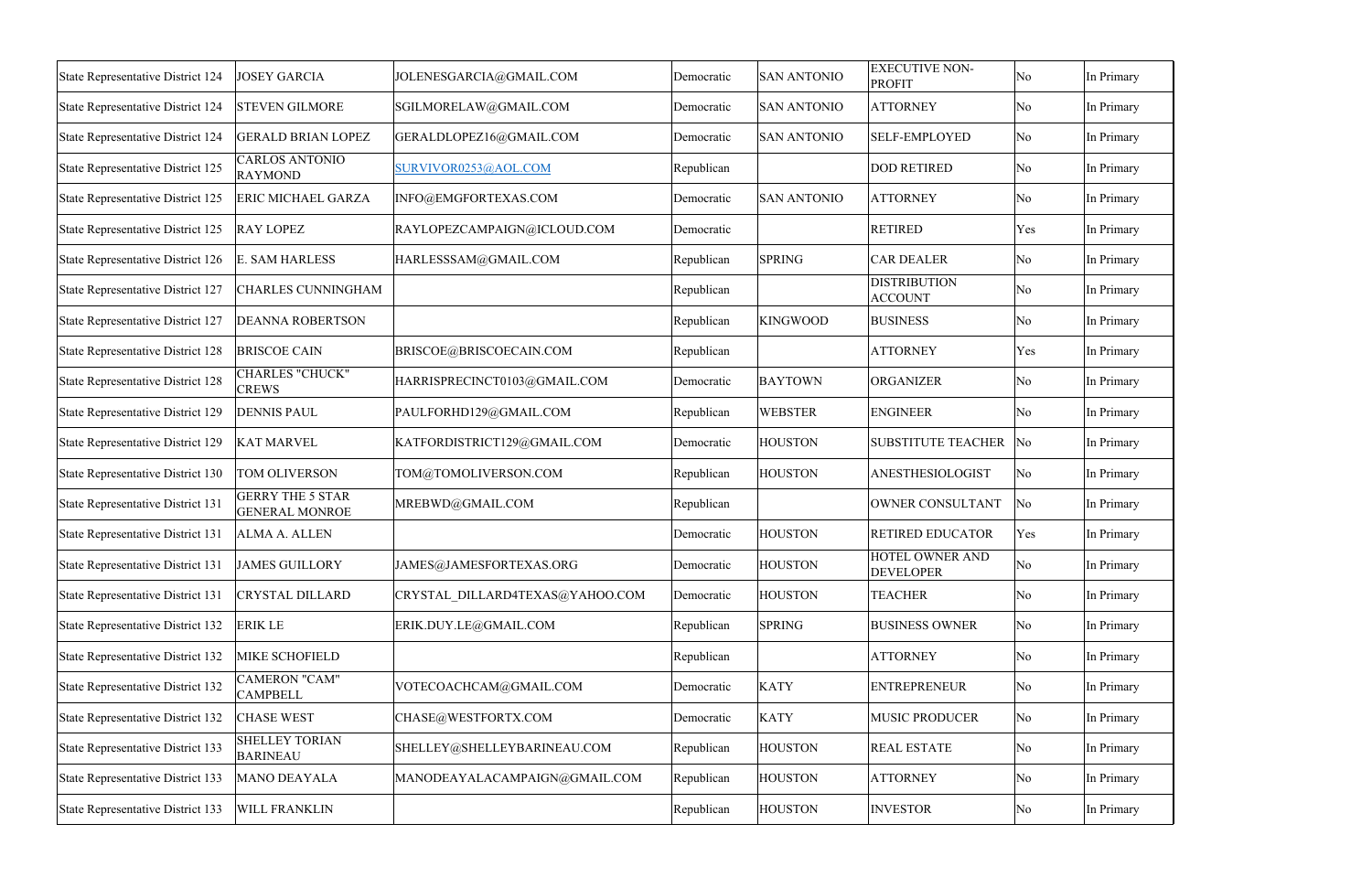| <b>State Representative District 133</b>      | <b>BERT KELLER</b>        | BERTKELLER133@GMAIL.COM        | Republican  | <b>HOUSTON</b> | <b>ENGINEER/BUSINESSM</b><br>AN                | No                  | In Primary |
|-----------------------------------------------|---------------------------|--------------------------------|-------------|----------------|------------------------------------------------|---------------------|------------|
| State Representative District 133             | <b>GREG TRAVIS</b>        |                                | Republican  |                | <b>HOUSTON CITY</b><br><b>COUNCIL MEMBER</b>   | No                  | In Primary |
| State Representative District 133             | <b>MOHAMAD MAAROUF</b>    |                                | Democratic  | <b>HOUSTON</b> | <b>EDUCATION</b><br><b>CONSULTANT</b>          | $\overline{\rm No}$ | In Primary |
| State Representative District 133             | James Harren              | shaded123@gmail.com            | Libertarian |                |                                                | $\overline{\rm No}$ | In General |
| <b>State Representative District 134</b>      | A. A. DOMINGUEZ           | AAFORTEXAS@YAHOO.COM           | Republican  | <b>HOUSTON</b> | <b>SMALL BUSINESS</b><br><b>OWNER</b>          | No                  | In Primary |
| State Representative District 134             | <b>RYAN MCCONNICO</b>     | RYAN@MCCONNICO.ORG             | Republican  |                | <b>BUSINESSMAN</b>                             | $\overline{\rm No}$ | In Primary |
| State Representative District 134             | <b>ANN JOHNSON</b>        | ANN@ANNJOHNSON.COM             | Democratic  | <b>HOUSTON</b> | <b>ATTORNEY</b>                                | Yes                 | In Primary |
| State Representative District 134             | Carol Unsicker            | carolunsicker@protonmail.com   | Libertarian |                |                                                | $\overline{\rm No}$ | In General |
| State Representative District 135             | <b>STEPHEN HAGERTY</b>    |                                | Republican  |                | <b>RETIRED LAW</b><br><b>ENFORCEMENT &amp;</b> | $\overline{\rm No}$ | In Primary |
| State Representative District 135             | <b>MIKE MAY</b>           |                                | Republican  | <b>CYPRESS</b> | <b>ENGINEER</b>                                | $\overline{\rm No}$ | In Primary |
| State Representative District 135             | <b>JON ROSENTHAL</b>      | JONR@JONROSENTHALTX.COM        | Democratic  | <b>HOUSTON</b> | <b>ENGINEER</b>                                | Yes                 | In Primary |
| State Representative District 136             | MICHELLE EVANS            |                                | Republican  |                | <b>SELF EMPLOYED</b>                           | No                  | In Primary |
| State Representative District 136             | <b>AMIN SALAHUDDIN</b>    | AMINFORTEXAS@GMAIL.COM         | Republican  |                | <b>BUSINESS OWNER</b>                          | $\overline{\rm No}$ | In Primary |
| State Representative District 136             | JOHN H. BUCY III          | JOHNBUCY@BUCYFORTEXAS.COM      | Democratic  | <b>AUSTIN</b>  | PRESIDENT, TCSAAL<br><b>LLC</b>                | Yes                 | In Primary |
| State Representative District 136             | <b>Burton Culley</b>      | burton@theculleys.com          | Libertarian |                |                                                | $\overline{\rm No}$ | In General |
| State Representative District 137             | <b>GENE WU</b>            |                                | Democratic  | <b>HOUSTON</b> | <b>ATTORNEY</b>                                | Yes                 | In Primary |
| State Representative District 137   Lee Sharp |                           | lee@leewsharp.com              | Libertarian |                |                                                | No                  | In General |
| <b>State Representative District 138</b>      | <b>JOSH FLYNN</b>         | JOSH@JOSHFLYNN.COM             | Republican  | <b>HOUSTON</b> | TAX COMPLIANCE                                 | No                  | In Primary |
| State Representative District 138             | <b>LACEY HULL</b>         |                                | Republican  | <b>HOUSTON</b> | <b>STATE</b><br>REPRESENTATIVE 138             | No                  | In Primary |
| State Representative District 138             | <b>CHRISTINE KALMBACH</b> | CHRISTINEFORTEXAS@GMAIL.COM    | Republican  | <b>HOUSTON</b> | <b>REALTOR</b>                                 | $\overline{\rm No}$ | In Primary |
| State Representative District 138             | <b>STEPHANIE MORALES</b>  | CAMPAIGN@STEPHANIEFORTEXAS.COM | Democratic  | <b>HOUSTON</b> | <b>LAWYER</b>                                  | $\overline{\rm No}$ | In Primary |
| State Representative District 139             | JARVIS D. JOHNSON         |                                | Democratic  | <b>HOUSTON</b> | <b>BUSINESSMAN</b>                             | Yes                 | In Primary |
| State Representative District 140             | ARMANDO LUCIO WALLE       |                                | Democratic  | <b>HOUSTON</b> | <b>ATTORNEY</b>                                | Yes                 | In Primary |
| <b>State Representative District 141</b>      | <b>SENFRONIA THOMPSON</b> |                                | Democratic  |                | <b>ATTORNEY</b>                                | Yes                 | In Primary |
| State Representative District 142             | <b>RICHARD VARNER</b>     | R VARNER.JR@OUTLOOK.COM        | Republican  |                | <b>INSTRUCTIONAL</b><br><b>DESIGNER</b>        | No                  | In Primary |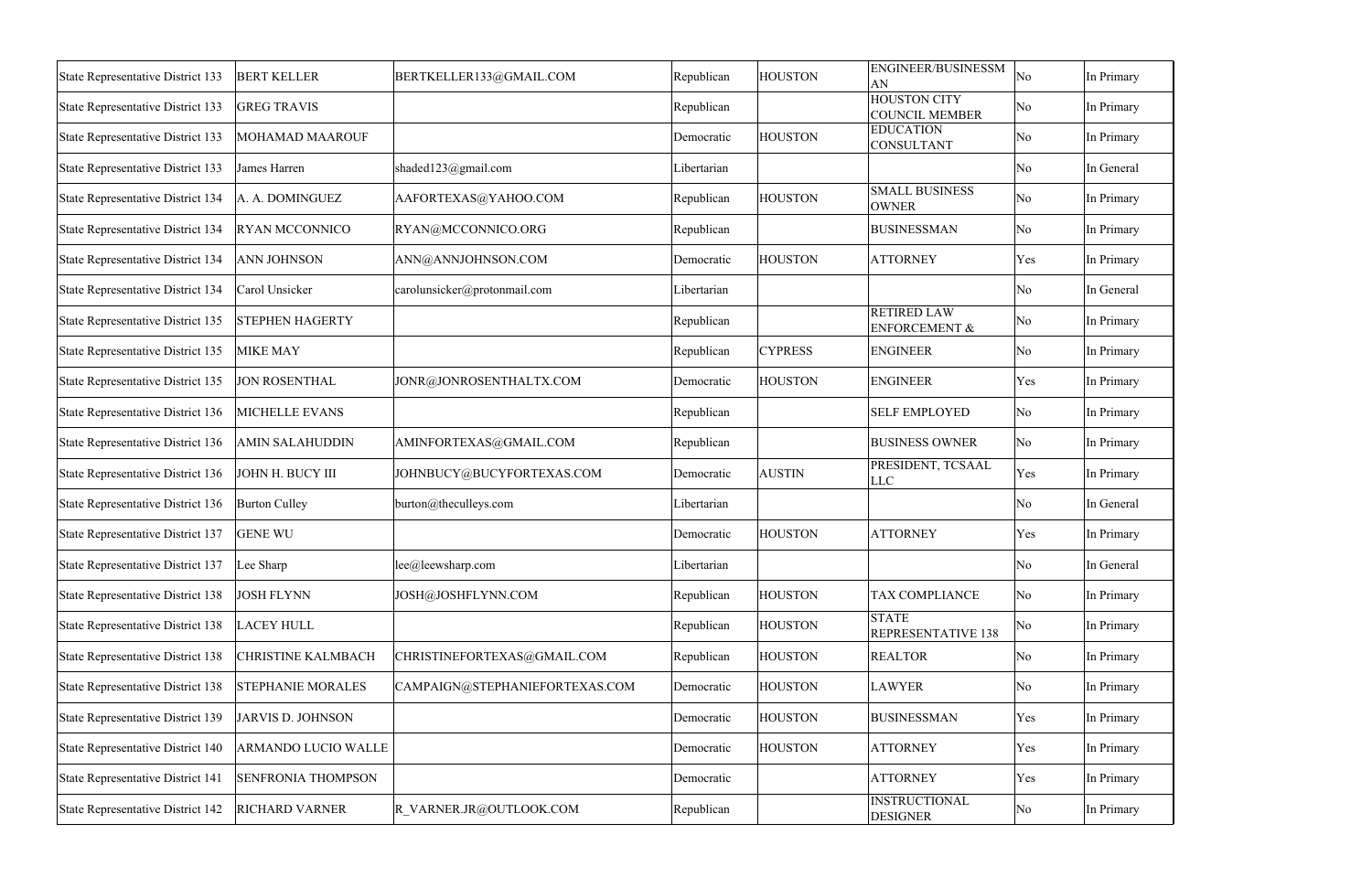| State Representative District 142        | HAROLD V. DUTTON JR                    |                                                | Democratic  | <b>HOUSTON</b> | <b>STATE</b>                                     | Yes | In Primary |
|------------------------------------------|----------------------------------------|------------------------------------------------|-------------|----------------|--------------------------------------------------|-----|------------|
|                                          |                                        |                                                |             |                | <b>REPRESENTATIVE</b>                            |     |            |
| State Representative District 142        | <b>CANDIS HOUSTON</b>                  |                                                | Democratic  | <b>HUMBLE</b>  | <b>EDUCATOR</b>                                  | No  | In Primary |
| State Representative District 143        | <b>ANA HERNANDEZ</b>                   | ANAHERNANDEZCAMPAIGN@GMAIL.COM                 | Democratic  | <b>HOUSTON</b> | <b>ATTORNEY</b>                                  | Yes | In Primary |
| State Representative District 144        | <b>MARY ANN PEREZ</b>                  | VOTEMARYANNPEREZ@GMAIL.COM                     | Democratic  | <b>HOUSTON</b> | <b>INSURANCE AGENT</b>                           | Yes | In Primary |
| State Representative District 145        | <b>MICHAEL MABRY</b>                   |                                                | Republican  |                | MABRY MANAGEMENT No                              |     | In Primary |
| State Representative District 145        | <b>CHRISTINA MORALES</b>               | CHRISTINA@MORALESFORDISTRICT145.COM            | Democratic  | <b>HOUSTON</b> | FUNERAL DIRECTOR                                 | Yes | In Primary |
| State Representative District 146        |                                        | SHAWN NICOLE THIERRY THIERRYFORTEXAS@GMAIL.COM | Democratic  | <b>HOUSTON</b> | <b>ATTORNEY</b>                                  | Yes | In Primary |
| <b>State Representative District 147</b> | <b>RASHARD BAYLOR</b>                  | BAYLORFOR147@GMAIL.COM                         | Republican  |                | <b>DIRECTOR OF</b><br><b>FACILITIES</b>          | No  | In Primary |
| <b>State Representative District 147</b> | <b>DAMIEN THADDEUS</b><br><b>JONES</b> | DAMIEN4TEXAS@GMAIL.COM                         | Republican  | <b>HOUSTON</b> | <b>REALTOR</b>                                   | No  | In Primary |
| <b>State Representative District 147</b> | <b>DANIELLE KEYS BESS</b>              |                                                | Democratic  | <b>HOUSTON</b> | <b>CONSULTANT</b>                                | No  | In Primary |
| State Representative District 147        | <b>REAGAN DENISE</b><br><b>FLOWERS</b> | INFO@REAGANFLOWERS.COM                         | Democratic  | <b>HOUSTON</b> | <b>EDUCATION</b>                                 | No  | In Primary |
| State Representative District 147        | <b>AKWETE HINES</b>                    | HINESTXREP147@GMAIL.COM                        | Democratic  | <b>HOUSTON</b> | <b>SPEECH LANGUAGE</b><br><b>PATHOLOGIST</b>     | No  | In Primary |
| State Representative District 147        | SOMTOOCHUKWU IK-<br><b>EJIOFOR</b>     | SOMTOO@SOMTOO.ORG                              | Democratic  | <b>HOUSTON</b> | <b>EDUCATOR</b>                                  | No  | In Primary |
| State Representative District 147        | <b>JOLANDA JONES</b>                   | CAMPAIGN@JOLANDAJONES.COM                      | Democratic  | <b>HOUSTON</b> | <b>LAWYER</b>                                    | No  | In Primary |
| State Representative District 147        | NAMRATA "NAM"<br><b>SUBRAMANIAN</b>    | CONNECT@NAMFORTEXAS.COM                        | Democratic  | <b>HOUSTON</b> | <b>TEACHER</b>                                   | No  | In Primary |
| State Representative District 147        | <b>AURELIA WAGNER</b>                  | AURELIAWAGNERFORTEXAS@GMAIL.COM                | Democratic  | <b>HOUSTON</b> | <b>EARLY CHILDHOOD</b><br><b>EDUCATION</b>       | No  | In Primary |
| <b>State Representative District 148</b> | <b>KAY SMITH</b>                       | KSMITHFORTEXAS@GMAIL.COM                       | Republican  | <b>HOUSTON</b> | <b>ADMINISTRATOR US</b><br><b>PASTOR COUNCIL</b> | No  | In Primary |
| State Representative District 148        | PENNY MORALES SHAW                     | PENNYSHAWHTX@GMAIL.COM                         | Democratic  | <b>HOUSTON</b> | <b>ATTORNEY</b>                                  | Yes | In Primary |
| State Representative District 148        | Shohn Trojacek                         | none                                           | Libertarian |                |                                                  | No  | In General |
| State Representative District 149        | <b>LILY TRUONG</b>                     | LILYFORTEXAS@GMAIL.COM                         | Republican  |                | <b>CONSULTANT</b>                                | No  | In Primary |
| State Representative District 149        | <b>HUBERT VO</b>                       |                                                | Democratic  | <b>ALIEF</b>   | <b>BUSINESSMAN</b>                               | Yes | In Primary |
| State Representative District 149        | <b>Braxton Bogue</b>                   | bbogue48@gmail.com                             | Libertarian |                |                                                  | No  | In General |
| State Representative District 150        | <b>BRYANLE</b>                         |                                                | Republican  |                | <b>BUSINESS OWNER</b>                            | No  | In Primary |
| State Representative District 150        | <b>VALERIE MCGILVREY</b>               | VOTE@THERIGHTVALERIE.COM                       | Republican  |                | <b>AUTHOR SPEAKER</b>                            | No  | In Primary |
| State Representative District 150        | <b>DEBBIE RIDDLE</b>                   | DEBBIE@RAFIRM.COM                              | Republican  |                | THE WOODLANDS BUSINESS OWNER                     | No  | In Primary |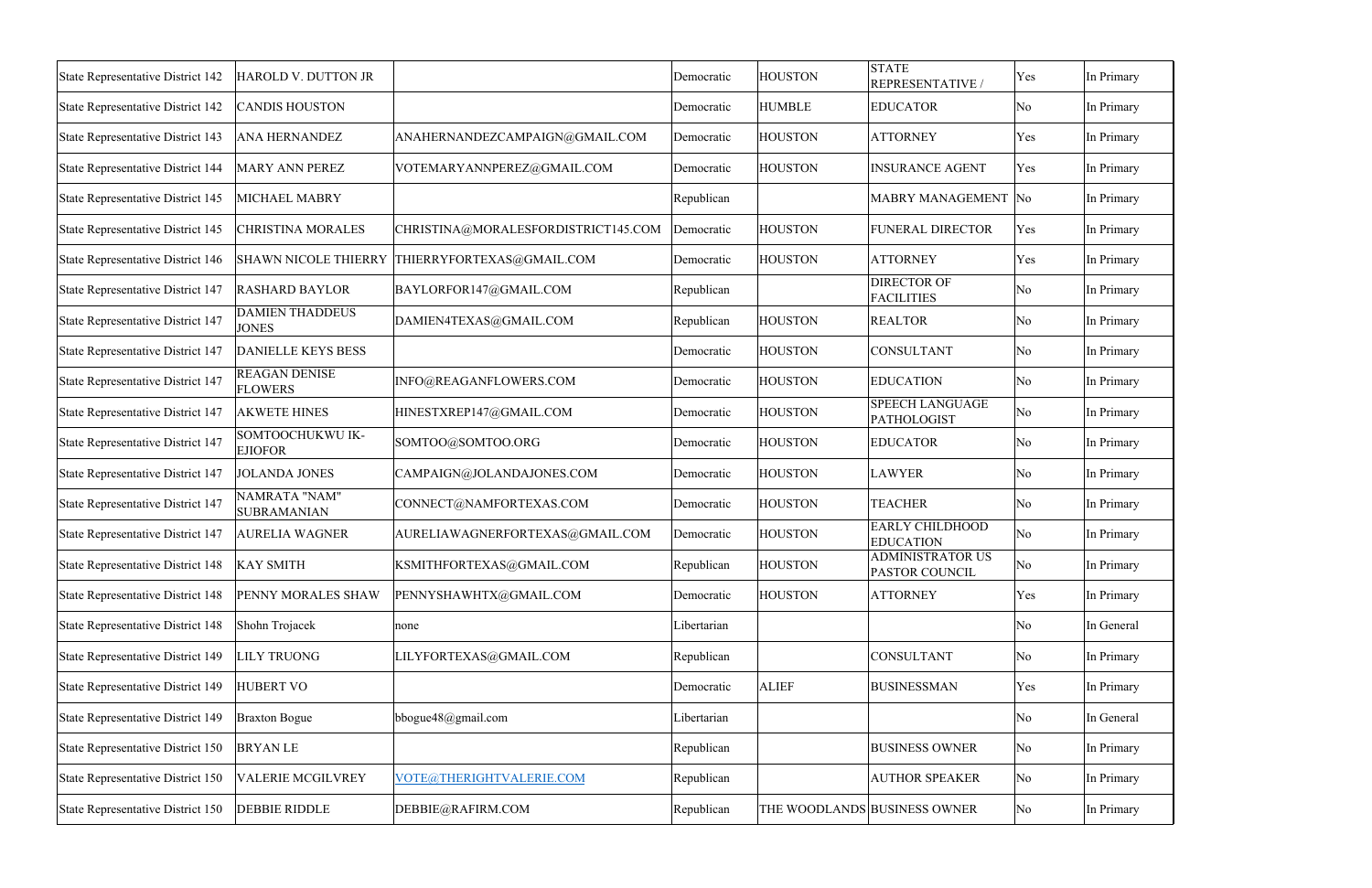| State Representative District 150 | <b>VALOREE SWANSON</b>    |                                     | Republican  |                                       | <b>STATE</b><br><b>REPRESENTATIVE</b>          | Yes                    | In Primary |
|-----------------------------------|---------------------------|-------------------------------------|-------------|---------------------------------------|------------------------------------------------|------------------------|------------|
| State Representative District 150 | <b>GINNY BROWN DANIEL</b> |                                     | Democratic  | <b>SPRING</b>                         | <b>MINISTER</b>                                | $\overline{\rm No}$    | In Primary |
| <b>State Senator District 1</b>   | <b>BRYAN HUGHES</b>       | BRYAN@BRYANHUGHES.COM               | Republican  | <b>TYLER</b>                          | <b>ATTORNEY</b>                                | Yes                    | In Primary |
| <b>State Senator District 2</b>   | <b>BOB HALL</b>           | SENATORBOBHALL@GMAIL.COM            | Republican  | <b>CANTON</b>                         | <b>RETIRED</b>                                 | Yes                    | In Primary |
| <b>State Senator District 2</b>   | PRINCE S GIADOLOR         | PRINCE@PRINCEFORTEXASSENATE.COM     | Democratic  |                                       | <b>BUSINESSMAN</b>                             | No                     | In Primary |
| <b>State Senator District 3</b>   | <b>ROBERT NICHOLS</b>     | INFO@NICHOLSFORSENATE.COM           | Republican  | <b>JACKSONVILLE</b>                   | <b>RETIRED ENGINEER</b>                        | Yes                    | In Primary |
| <b>State Senator District 3</b>   | <b>STEVE RUSSELL</b>      |                                     | Democratic  |                                       | <b>MINISTER</b>                                | No                     | In Primary |
| <b>State Senator District 3</b>   | Desarae Lindsey           | info@peaceandlovetexas.com          | Libertarian |                                       |                                                | No                     | In General |
| <b>State Senator District 4</b>   | <b>BRANDON CREIGHTON</b>  |                                     | Republican  | <b>CONROE</b>                         | <b>ATTORNEY</b>                                | Yes                    | In Primary |
| <b>State Senator District 4</b>   | <b>MISTY BISHOP</b>       | MISTYLBISHOP4TXSENATE2022@GMAIL.COM | Democratic  |                                       | PARALEGAL/AUTHOR                               | No                     | In Primary |
| <b>State Senator District 5</b>   | <b>CHARLES SCHWERTNER</b> | CAMPAIGN@DRSCHWERTNER.COM           | Republican  | <b>GEORGETOWN</b>                     | PHYSICIAN                                      | Yes                    | In Primary |
| State Senator District 5          | Thomas "Tommy" Estes      | preacherman1228@gmail.com           | Libertarian |                                       |                                                | $\overline{\rm No}$    | In General |
| <b>State Senator District 5</b>   | VICTORIA GONZALEZ         |                                     | Independent | <b>CAPLAND</b>                        | <b>ENGINEER</b><br>COORDINATOR                 | $\overline{\rm No}$    | In General |
| State Senator District 6          | <b>MARTHA FIERRO</b>      | FIERROFORTEXAS@GMAIL.COM            | Republican  |                                       | <b>DIRECTOR OF NON-</b><br><b>PROFIT</b>       | No                     | In Primary |
| State Senator District 6          | <b>CAROL ALVARADO</b>     | INFO@CAROLALVARADO.COM              | Democratic  | <b>HOUSTON</b>                        | <b>CONSULTANT</b>                              | Yes                    | In Primary |
| <b>State Senator District 7</b>   | PAUL BETTENCOURT          |                                     | Republican  | <b>HOUSTON</b>                        | <b>SMALL BUSINESS</b><br><b>OWNER</b>          | Yes                    | In Primary |
| State Senator District 7          | <b>MISTY BISHOP</b>       | MISTYBISHOP4TXSENATE2022@GMAIL.COM  | Democratic  |                                       | PARALEGAL/AUTHOR                               | $\overline{\rm No}$    |            |
| <b>State Senator District 8</b>   | <b>ANGELA PAXTON</b>      | ANGELA@ANGELAPAXTON.COM             | Republican  | <b>MCKINNEY</b>                       | <b>SMALL BUSINESS</b><br><b>OWNER</b>          | Yes                    | In Primary |
| <b>State Senator District 8</b>   | <b>MATT ROSTAMI</b>       | MATT@ROSTAMIMD.COM                  | Republican  |                                       | <b>EYE SURGEON</b>                             | $\overline{\rm No}$    | In Primary |
| <b>State Senator District 8</b>   | <b>JONATHAN COCKS</b>     | TEAM@VOTEJONATHANFORTX.COM          | Democratic  | <b>ALLEN</b>                          | <b>CERTIFIED PUBLIC</b><br><b>ACCOUNTANT</b>   | $\overline{\rm No}$    | In Primary |
| State Senator District 9          | <b>KELLY HANCOCK</b>      | KELLY@KELLYHANCOCK.COM              | Republican  | <b>NORTH</b><br><b>RICHLAND HILLS</b> | <b>BUSINESS OWNER</b>                          | Yes                    | In Primary |
| <b>State Senator District 9</b>   | <b>GWENN BURUD</b>        | GWENN@BURUDFORTEXAS.COM             | Democratic  | FORT WORTH                            | <b>TEACHER</b>                                 | $\overline{\rm No}$    | In Primary |
| <b>State Senator District 10</b>  | PHIL KING                 | INFO@PHILKING.COM                   | Republican  | WEATHERFORD                           | <b>ATTORNEY</b>                                | $\overline{\rm No}$    | In Primary |
| <b>State Senator District 10</b>  | <b>WARREN V. NORRED</b>   | WARREN@ELECTNORRED.COM              | Republican  |                                       | <b>ATTORNEY</b>                                | $\overline{\text{No}}$ | In Primary |
| State Senator District 10         | <b>BEVERLY POWELL</b>     | INFO@BEVERLYPOWELL.COM              | Democratic  | <b>FORT WORTH</b>                     | <b>RETIRED REAL ESTATE</b><br><b>DEVELOPER</b> | Yes                    | In Primary |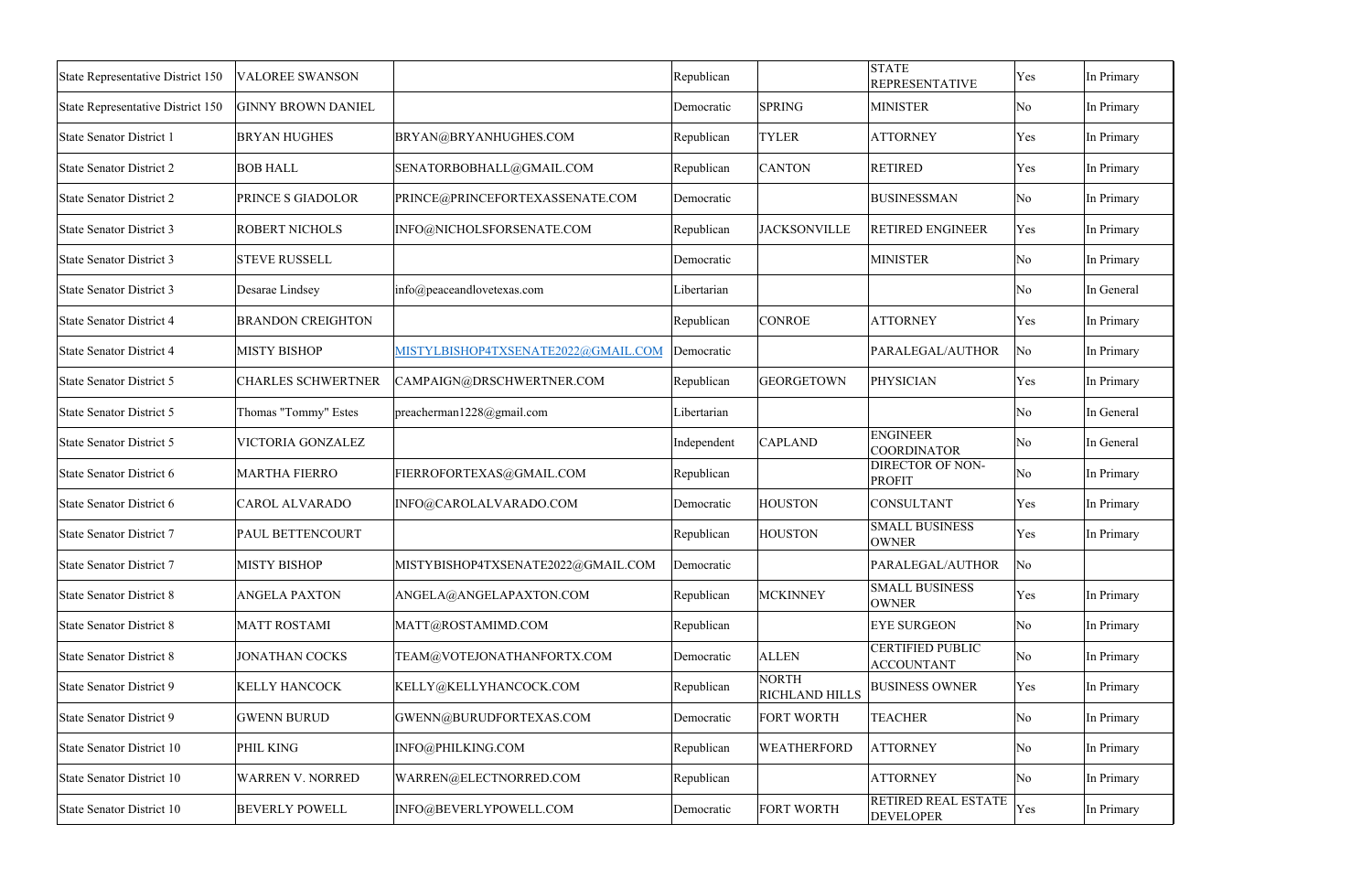| State Senator District 11        | <b>ROBIN ARMSTRONG</b>           | ROBARMSTR@HOTMAIL.COM         | Republican  |                     | <b>PHYSICIAN</b>                            | $\overline{\rm No}$ | In Primary |
|----------------------------------|----------------------------------|-------------------------------|-------------|---------------------|---------------------------------------------|---------------------|------------|
| State Senator District 11        | <b>BIANCA GRACIA</b>             | BIANCA@BIANCAFORTEXAS.COM     | Republican  | <b>PASADENA</b>     | <b>GRASSROOTS ACTIVIST No</b>               |                     | In Primary |
| <b>State Senator District 11</b> | <b>MAYES MIDDLETON</b>           | MAYES@MAYESMIDDLETON.COM      | Republican  |                     | <b>BUSINESS OWNER</b>                       | No                  | In Primary |
| <b>State Senator District 11</b> | <b>BOB MITCHELL</b>              | NGMMITCH@GMAIL.COM            | Republican  |                     | <b>ECONOMIC</b><br><b>DEVELOPMENT</b>       | $\overline{\rm No}$ | In Primary |
| <b>State Senator District 12</b> | <b>TAN PARKER</b>                |                               | Republican  | <b>FLOWER MOUND</b> | <b>BUSINESSMAN</b>                          | $\overline{\rm No}$ | In Primary |
| <b>State Senator District 12</b> | <b>CHRIS RUSSELL</b>             | CHRIS9750@GMAIL.COM           | Republican  | <b>DALLAS</b>       | <b>BUSINESS OWNER</b>                       | $\overline{\rm No}$ | In Primary |
| <b>State Senator District 12</b> | <b>FRANCINE LY</b>               | FRANCINELYFORSENATE@GMAIL.COM | Democratic  |                     | COURT COORDINATOR No                        |                     | In Primary |
| <b>State Senator District 12</b> | <b>FERDI MONGO</b>               | FERDI4THEPEOPLE@GMAIL.COM     | Democratic  | <b>ARGYLE</b>       | <b>REAL ESTATE</b>                          | $\overline{\rm No}$ | In Primary |
| <b>State Senator District 13</b> | <b>BORRIS L MILES</b>            | BORRISMILES@LIVE.COM          | Democratic  | <b>HOUSON</b>       | <b>INSURANCE AGENCY</b><br><b>OWNER</b>     | Yes                 | In Primary |
| <b>State Senator District 14</b> | <b>SARAH ECKHARDT</b>            | SARAH@SARAHECKHARDT.COM       | Democratic  | <b>AUSTIN</b>       | <b>LAWYER</b>                               | Yes                 | In Primary |
| <b>State Senator District 14</b> | Patrick Dixon                    | pat@patdixon.org              | Libertarian |                     |                                             | $\overline{\rm No}$ | In General |
| <b>State Senator District 14</b> | <b>STEPHEN C.</b><br>LUTOSTANSKI |                               | Independent | <b>ROUND ROCK</b>   | <b>SOFTWARE SALES</b>                       | $\overline{\rm No}$ | In General |
| <b>State Senator District 15</b> | <b>GEORGE BRIAN VACHRIS</b>      | GBRIANVACHRIS@ATT.NET         | Republican  |                     | <b>TEACHER</b>                              | $\overline{\rm No}$ | In Primary |
| <b>State Senator District 15</b> | <b>MOLLY COOK</b>                | INFO@MOLLYFORTEXAS.COM        | Democratic  | <b>HOUSTON</b>      | <b>REGISTERED NURSE</b>                     | No                  | In Primary |
| <b>State Senator District 15</b> | <b>JOHN WHITMIRE</b>             |                               | Democratic  |                     | <b>LAWYER</b>                               | Yes                 | In Primary |
| <b>State Senator District 16</b> | <b>BRANDON COPELAND</b>          | INFO@COPELANDFORTEXAS.COM     | Republican  |                     | <b>COMMERCIAL REAL</b><br><b>ESTATE DEV</b> | No                  | In Primary |
| <b>State Senator District 16</b> | NATHAN JOHNSON                   |                               | Democratic  |                     | <b>ATTORNEY</b>                             | Yes                 | In Primary |
| <b>State Senator District 16</b> | Ed Rankin                        | ed rankin@yahoo.com           | Libertarian |                     |                                             | $\overline{\rm No}$ | In General |
| <b>State Senator District 17</b> | <b>JOAN HUFFMAN</b>              | SENATORJOANHUFFMAN@GMAIL.COM  | Republican  |                     | <b>ATTORNEY</b>                             | Yes                 | In Primary |
| <b>State Senator District 17</b> | <b>TITUS BENTON</b>              |                               | Democratic  |                     | NONPROFIT EXECUTIVE No                      |                     | In Primary |
| <b>State Senator District 17</b> | MIGUEL GONZALEZ                  | MIGUELGONZALEZ 5@YAHOO.COM    | Democratic  |                     | <b>TEACHER</b>                              | No                  | In Primary |
| <b>State Senator District 18</b> | LOIS W. KOLKHORST                | INFO@LOISFORTEXAS.COM         | Republican  | <b>BRENHAM</b>      | <b>BUSINESS OWNER</b>                       | Yes                 | In Primary |
| <b>State Senator District 18</b> | <b>JOSH TUTT</b>                 | JOSH@TUTTFORTEXAS.COM         | Democratic  | <b>SNOOK</b>        | <b>COMPUTER</b><br>MAINTENANCE TECH         | No                  | In Primary |
| <b>State Senator District 19</b> | <b>ROBERT GARZA</b>              | ROBERTGARZA1@HOTMAIL.COM      | Republican  | DEL RIO             | <b>ATTORNEY</b>                             | $\overline{\rm No}$ | In Primary |
| <b>State Senator District 19</b> | <b>ROLAND GUTIERREZ</b>          | INFO@ROLANDFORTEXAS.COM       | Democratic  |                     | <b>ATTORNEY</b>                             | Yes                 | In Primary |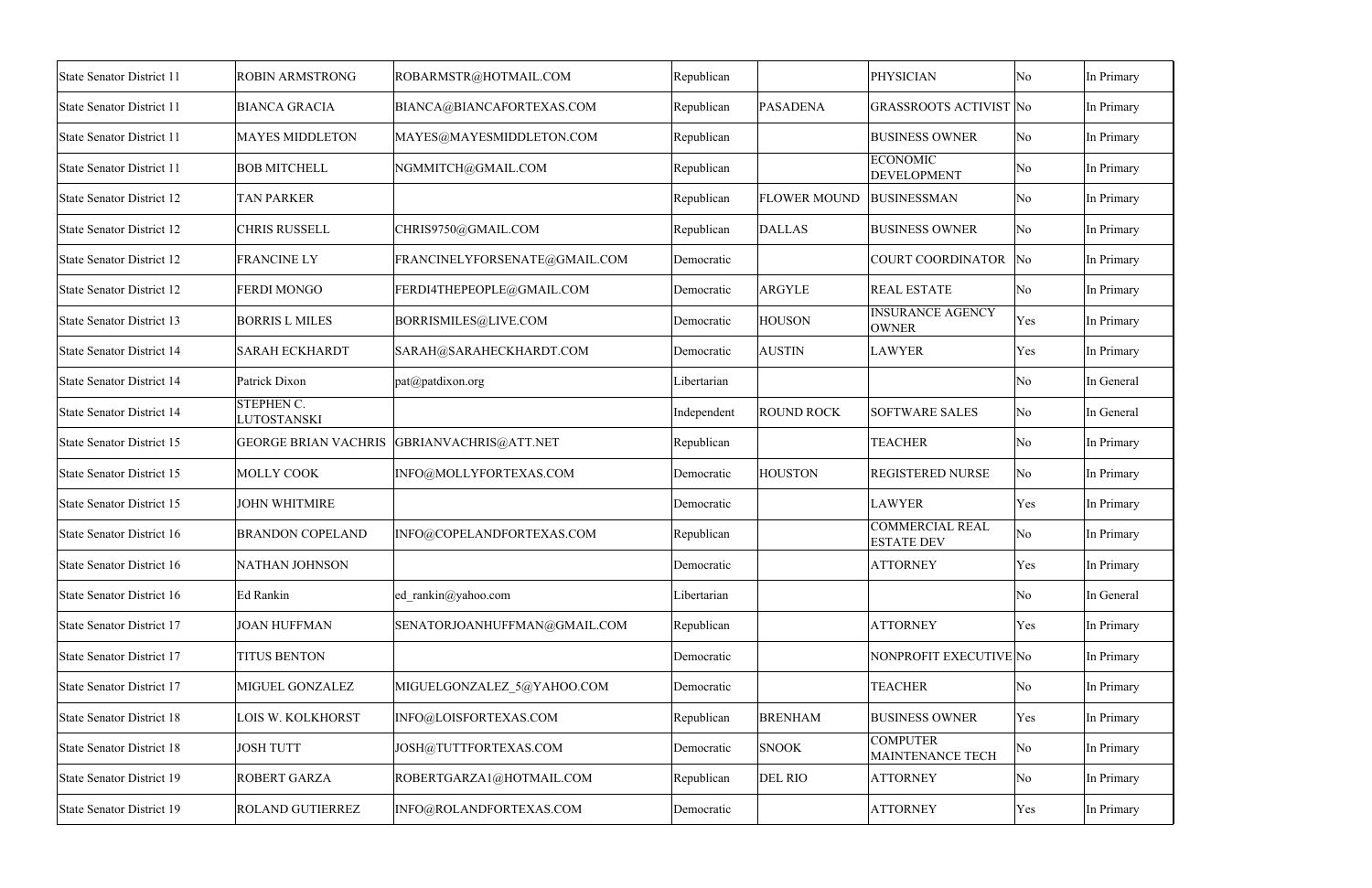| <b>State Senator District 20</b> | <b>JOHNNY PARTAIN</b>       | PARTAIN@ATLASTECHNOLOGIES.BIZ | Republican  |                                     | <b>BUSINESS OWNER</b>                       | No                     | In Primary |
|----------------------------------|-----------------------------|-------------------------------|-------------|-------------------------------------|---------------------------------------------|------------------------|------------|
| <b>State Senator District 20</b> | <b>WESTLEY WRIGHT</b>       |                               | Republican  |                                     | <b>REAL ESTATE BROKER No</b>                |                        | In Primary |
| <b>State Senator District 20</b> | <b>JUAN "CHUY" HINOJOSA</b> |                               | Democratic  | <b>EDINBURG</b>                     | <b>ATTORNEY</b>                             | Yes                    | In Primary |
| <b>State Senator District 21</b> | <b>JULIE DAHLBERG</b>       | JULIE@JULIEDAHLBERG.COM       | Republican  | <b>SUTHERLAND</b><br><b>SPRINGS</b> | <b>CONSULTANT</b>                           | $\overline{\rm No}$    | In Primary |
| <b>State Senator District 21</b> | <b>JUDITH ZAFFIRINI</b>     | CAMPAIGN@JUDITHZAFFIRINI.COM  | Democratic  | <b>LAREDO</b>                       | <b>COMMUNICATIONS</b><br><b>SPECIALIST</b>  | Yes                    | In Primary |
| <b>State Senator District 21</b> | Arthur DiBianca             | votedibianca@gmail.com        | Libertarian |                                     |                                             | $\overline{\rm No}$    | In General |
| <b>State Senator District 22</b> | <b>BRIAN BIRDWELL</b>       | BRIAN@BRIANBIRDWELL.NET       | Republican  | <b>GRANBURY</b>                     | <b>RETIRED US ARMY</b><br><b>OFFICER</b>    | Yes                    | In Primary |
| <b>State Senator District 22</b> | Jeremy Schroppel            | jeremy4senate@gmail.com       | Libertarian |                                     |                                             | $\overline{\rm No}$    | In General |
| <b>State Senator District 23</b> | <b>ROYCE WEST</b>           | ROYCE.W@WESTLLP.COM           | Democratic  | <b>DALLAS</b>                       | <b>ATTORNEY</b>                             | Yes                    | In Primary |
| <b>State Senator District 24</b> | PETE FLORES                 |                               | Republican  | <b>AUSTIN</b>                       | RETIRED TEXAS GAME<br><b>WARDEN</b>         | No                     | In Primary |
| <b>State Senator District 24</b> | <b>LAMAR LEWIS</b>          |                               | Republican  | <b>TEMPLE</b>                       | <b>RETIRED EDUCATOR</b>                     | No                     | In Primary |
| <b>State Senator District 24</b> | <b>RAUL REYES</b>           |                               | Republican  | <b>CASTROVILLE</b>                  | <b>HOME BUILDER</b>                         | $\overline{\rm No}$    | In Primary |
| <b>State Senator District 24</b> | KATHY JONES-HOSPOD          | FRIENDSFORHOSPOD@GMAIL.COM    | Democratic  | <b>CEDAR PARK</b>                   | <b>SOFTWARE</b><br><b>ENGINEERING</b>       | $\overline{\rm No}$    | In Primary |
| <b>State Senator District 24</b> | <b>JEREMY KOHLWES</b>       | info@JEREMY4TEXAS.us          | Democratic  | <b>CASTROVILLE</b>                  | MILITARY RETIREE                            | $\overline{\rm No}$    | In Primary |
| <b>State Senator District 24</b> | <b>Holly Teel</b>           | mrshollyteel@gmail.com        | Libertarian |                                     |                                             | $\overline{\rm No}$    | In General |
| <b>State Senator District 25</b> | <b>CHANNON CAIN</b>         | INFO@CAINFORTEXAS.COM         | Republican  | <b>LAKEWAY</b>                      | FINANCIAL<br><b>PROFESSIONAL</b>            | $\overline{\text{No}}$ | In Primary |
| <b>State Senator District 25</b> | DONNA CAMPBELL              |                               | Republican  | <b>SAN ANTONIO</b>                  | <b>PHYSICIAN</b>                            | Yes                    | In Primary |
| <b>State Senator District 25</b> | <b>ROBERT WALSH</b>         |                               | Democratic  |                                     | <b>SOFTWARE ENGINEER</b>                    | $\overline{\text{No}}$ | In Primary |
| <b>State Senator District 25</b> | <b>TRAVIS EUBANKS</b>       |                               | Independent | <b>SAN ANTONIO</b>                  | <b>RF ENGINEER</b>                          | $\overline{\rm No}$    | In General |
| <b>State Senator District 26</b> | <b>ASHTON MURRAY</b>        | ASHTONHANNA94@GMAIL.COM       | Republican  |                                     | <b>BUSINESS OWNER</b>                       | $\overline{\rm No}$    | In Primary |
| <b>State Senator District 26</b> | <b>JOSÉ MENÉNDEZ</b>        | J.MENENDEZ@ME.COM             | Democratic  |                                     | <b>STATE SENATOR</b>                        | Yes                    | In Primary |
| <b>State Senator District 27</b> | PHILLIP J. DRAKE            |                               | Republican  |                                     | <b>FARMER</b>                               | $\overline{\text{No}}$ |            |
| <b>State Senator District 27</b> | <b>ADAM HINOJOSA</b>        |                               | Republican  |                                     | <b>CFO</b>                                  | $\overline{\rm No}$    | In Primary |
| <b>State Senator District 27</b> | <b>ISREAL SALINAS</b>       |                               | Republican  |                                     | PARKS MAINTENANCE                           | $\overline{\text{No}}$ | In Primary |
| <b>State Senator District 27</b> | <b>RAUL TORRES</b>          | ELECT.RAULTORRES@YAHOO.COM    | Republican  | <b>CORPUS CHRISTI</b>               | <b>CERTIFIED PUBLIC</b><br><b>ACCOUTANT</b> | $\overline{\rm No}$    | In Primary |